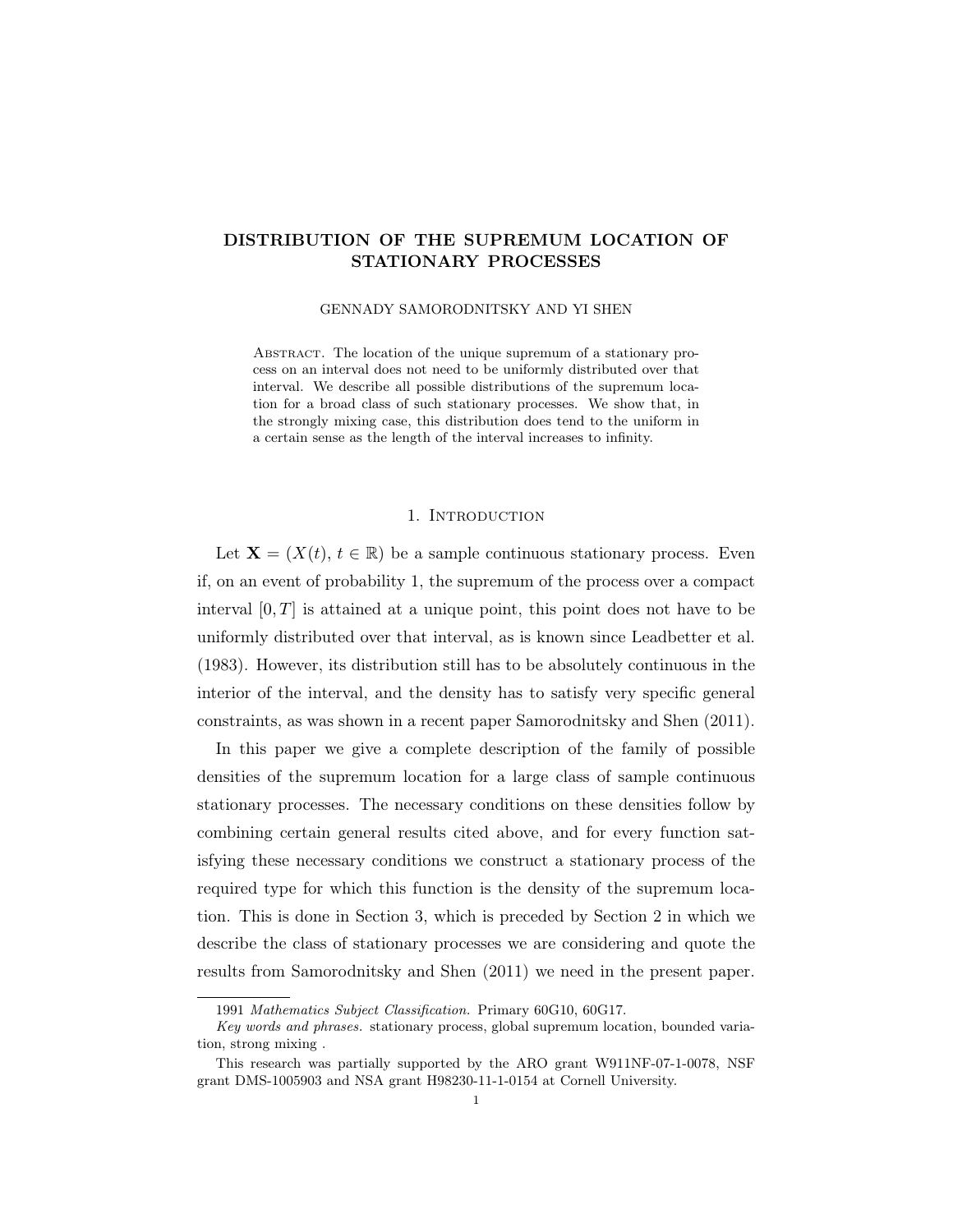Next, we show that for a large class of stationary processes, under a certain strong mixing assumption, the distribution of the supremum location does converge to the uniformity for very long intervals, and it does it in a strong sense. This is shown in Section 4.

## 2. Preliminaries

For most of this paper  $\mathbf{X} = (X(t), t \in \mathbb{R})$  is a stationary process with continuous sample paths, defined on a probability space  $(\Omega, \mathcal{F}, P)$ , but in Section 4 we will allow upper semi-continuous sample paths. In most of the paper (but not in Section 4) we will also impose two assumptions on the process, which we now state.

For  $T > 0$  we denote by  $X_*(T) = \sup_{0 \le t \le T} X(t)$ , the largest value of the process in the interval  $[0, T]$ .

# Assumption  $U_T$ :

$$
P(X(t_i) = X_*(T), i = 1, 2, \text{ for two different } t_1, t_2 \in [0, T] = 0.
$$

It is easy to check that the probability in Assumption  $U_T$  is well defined. Under the assumption, the supremum over interval  $[0, T]$  is uniquely achieved.

The second assumption on a stationary process deals with the fluctuations of its sample paths.

#### Assumption L:

$$
K := \lim_{\varepsilon \downarrow 0} \frac{P(\mathbf{X} \text{ has a local maximum in } (0, \varepsilon))}{\varepsilon} < \infty \,,
$$

with the limit easily shown to exist. Under Assumption L the process  $\bf{X}$  has sample paths of locally bounded variation; see Lemma 2.2 in Samorodnitsky and Shen (2011).

For a compact interval  $[a, b]$ , we will denote by

$$
\tau_{\mathbf{X},[a,b]} = \min \bigl\{ t \in [a,b]: \ X(t) = \sup_{a \le s \le b} X(s) \bigr\}
$$

the leftmost location of the supremum in the interval; it is a well defined random variable. If the supremum is unique, the adjective "leftmost" is,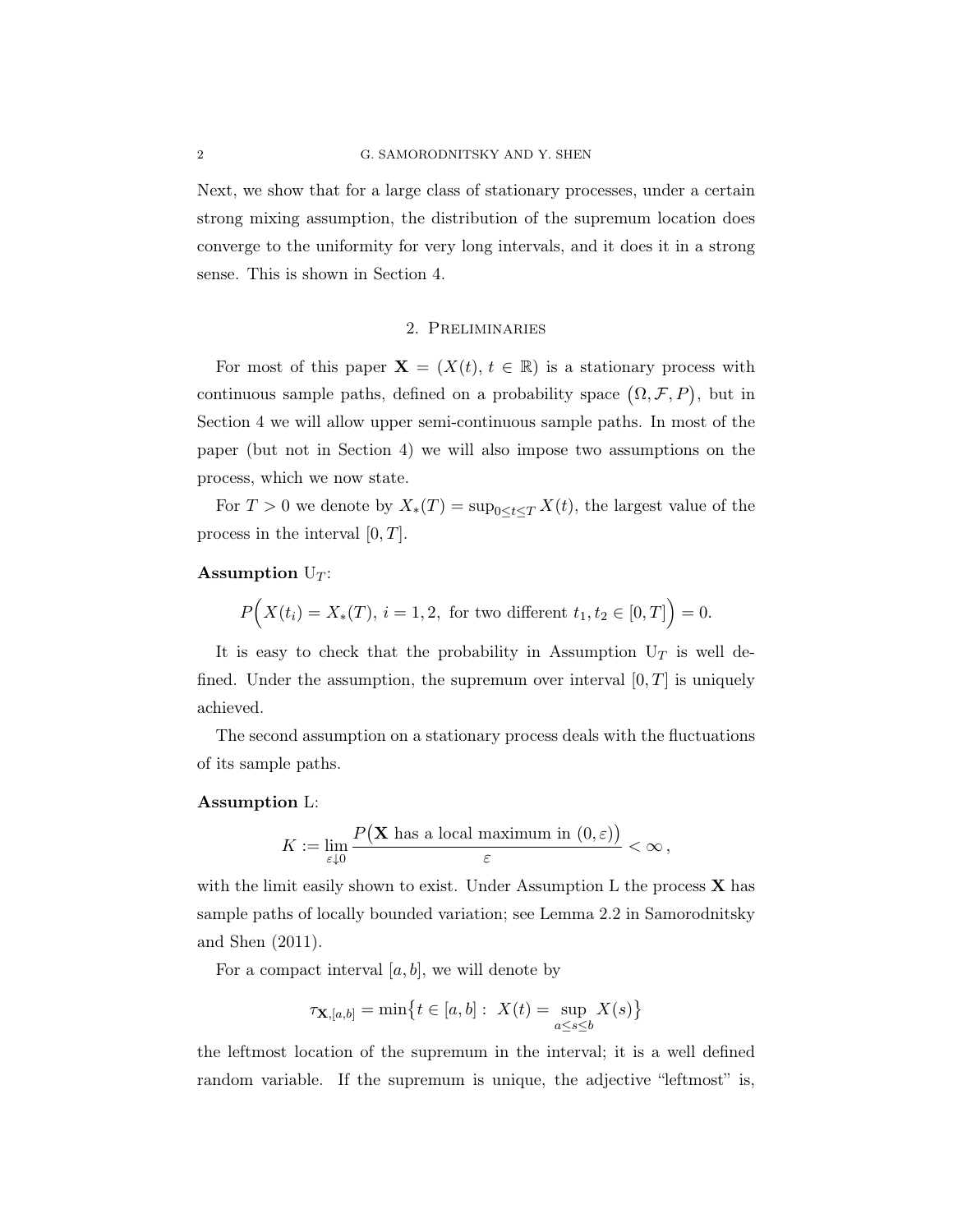clearly, redundant. For  $a = 0$ , we will abbreviate  $\tau_{\mathbf{X},[0,b]}$  to  $\tau_{\mathbf{X},b}$ , and use the same abbreviation in similar situations in the sequel.

We denote by  $F_{\mathbf{X},[a,b]}$  the law of  $\tau_{\mathbf{X},[a,b]}$ ; it is a probability measure on the interval  $[a, b]$ . It was proved in Samorodnitsky and Shen  $(2011)$  that for any  $T > 0$  the probability measure  $F_{\mathbf{X},T}$  is absolutely continuous in the interior of the interval  $[0, T]$ , and density can be chosen to be right continuous and have left limits; we call this version of the density  $f_{\mathbf{X},[a,b]}$ . This version of the density satisfies a universal upper bound

(2.1) 
$$
f_{\mathbf{X},T}(t) \le \max\left(\frac{1}{t}, \frac{1}{T-t}\right), 0 < t < T.
$$

We will also use the following result from the above reference.

**Lemma 2.1.** Let  $0 \leq \Delta < T$ . Then for every  $0 \leq \delta \leq \Delta$ ,  $f_{\mathbf{X},T-\Delta}(t) \geq$  $f_{\mathbf{X},T}(t+\delta)$  almost everywhere in  $(0,T-\Delta)$ . Furthermore, for every such  $\delta$ and every  $\varepsilon_1, \varepsilon_2 \geq 0$ , such that  $\varepsilon_1 + \varepsilon_2 < T - \Delta$ ,

(2.2) 
$$
\int_{\varepsilon_1}^{T-\Delta-\varepsilon_2} (f_{\mathbf{X},T-\Delta}(t) - f_{\mathbf{X},T}(t+\delta)) dt
$$

$$
\leq \int_{\varepsilon_1}^{\varepsilon_1+\delta} f_{\mathbf{X},T}(t) dt + \int_{T-\Delta-\varepsilon_2+\delta}^{T-\varepsilon_2} f_{\mathbf{X},T}(t) dt.
$$

# 3. Processes satisfying Assumption L

In this section we prove our main theorem, giving a full description of possible càdlàg densities  $f_{\mathbf{X},T}$  for continuous stationary processes satisfying Assumption  $U_T$  and Assumption L.

**Theorem 3.1.** Let  $X = (X(t), t \in \mathbb{R})$  be a stationary sample continuous process, satisfying Assumption  $U_T$  and Assumption L. Then the restriction of the law  $F_{\mathbf{X},T}$  of the unique location of the supremum of the process in  $[0, T]$ to the interior  $(0, T)$  of the interval is absolutely continuous. The density  $f_{\mathbf{X},T}$  has a càdlàg version with the following properties:

(a) The density has a bounded variation on  $(0, T)$ , hence the limits

$$
f_{\mathbf{X},T}(0+) = \lim_{t \to 0} f_{\mathbf{X},T}(t)
$$
 and  $f_{\mathbf{X},T}(T-) = \lim_{t \to T} f_{\mathbf{X},T}(t)$ 

exist and are finite. Furthermore,

(3.1) 
$$
TV_{(0,T)}(f_{\mathbf{X},T}) \le f_{\mathbf{X},T}(0+) + f_{\mathbf{X},T}(T-).
$$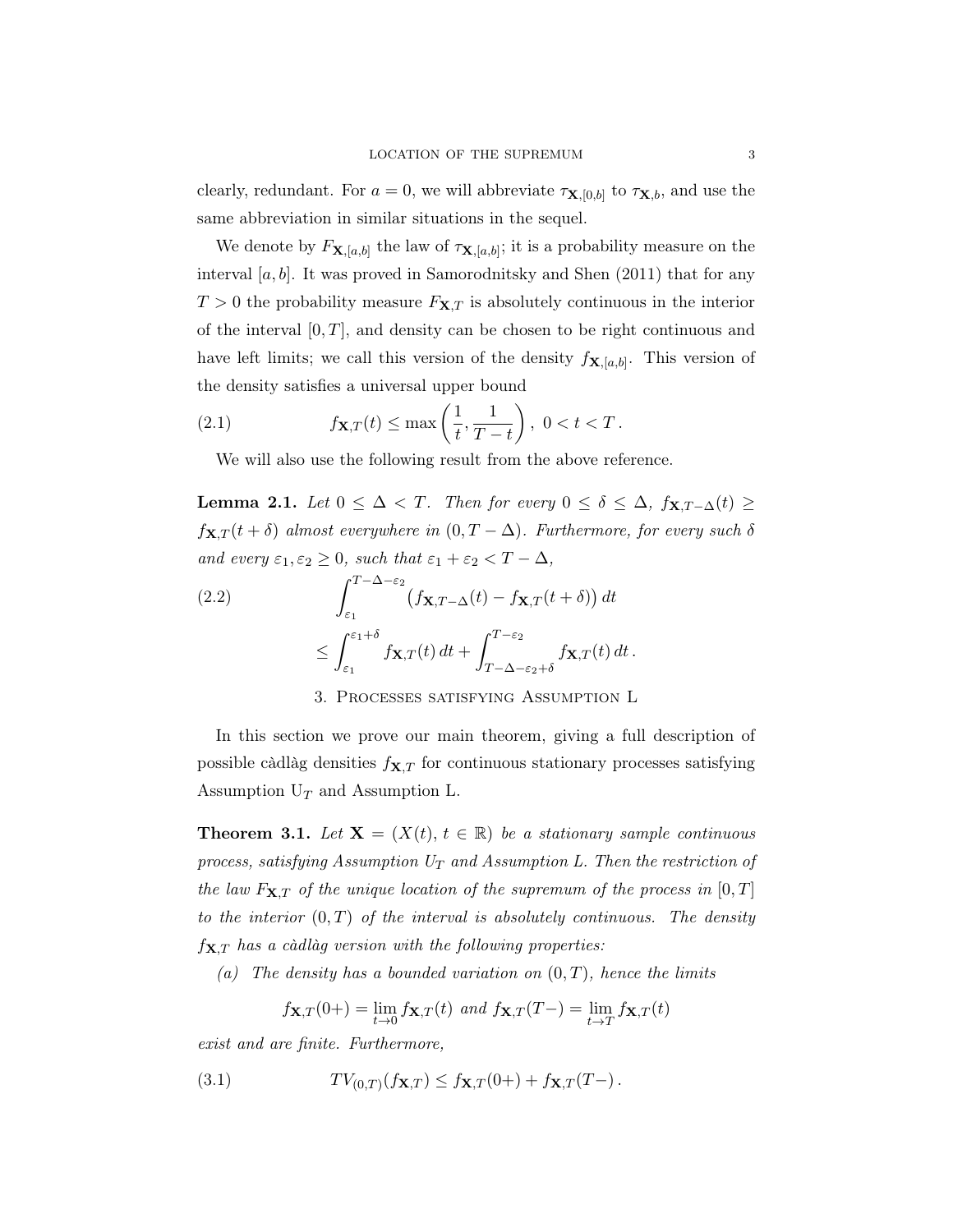(b) The density is bounded away from zero. That is,

(3.2) 
$$
\inf_{0 < t < T} f_{\mathbf{X}, T}(t) > 0.
$$

(c) Either  $f_{\mathbf{X},T}(t) = 1/T$  for all  $0 < t < T$ , or  $\int_0^T f_{\mathbf{X},T}(t) dt < 1$ .

Moreover, if f is a nonnegative càdlàg function satisfying  $(a)-(c)$  above, then there is a stationary sample continuous process  $X$ , satisfying Assumption  $U_T$  and Assumption L, such that f is the density in the interior  $(0,T)$ of the unique location of the supremum of the process in  $[0, T]$ .

*Proof.* The existence of a càdlàg density with properties  $(a)-(c)$  in the statement of the theorem is an immediate consequence of the statements of Theorems 3.1 and 3.3 in Samorodnitsky and Shen (2011). We proceed to show the converse part of the theorem. If  $f_{\mathbf{X},T}(t) = 1/T$  for all  $0 < t < T$ , then a required example is provided by a single wave periodic stationary Gaussian process with period  $T$ , so we need only to consider the second possibility in property (c). We start with the case where the candidate density  $f$  is a piecewise constant function of a special form.

We call a finite collection  $(u_i, v_i)$ ,  $i = 1, ..., m$  of nonempty open subintervals of  $(0, T)$  a proper collection of blocks if for any  $i, j = 1, \ldots, m$  there are only 3 possibilities: either  $(u_i, v_i) \subseteq (u_j, v_j)$ , or  $(u_j, v_j) \subseteq (u_i, v_i)$ , or  $[u_i, v_i] \cap [u_j, v_j] = \emptyset$ . If  $u_i = 0, v_i = T$ , we call  $(u_i, v_i)$  a base block. If  $u_i = 0, v_i < T$ , we call  $(u_i, v_i)$  a left block. If  $u_i > 0, v_i = T$ , we call  $(u_i, v_i)$ a right block. If  $u_i > 0$ ,  $v_i < T$ , we call  $(u_i, v_i)$  a central block. We start with constructing a stationary process as required in the theorem when the candidate density f satisfies requirements  $(a)-(c)$  of the theorem and has the form

(3.3) 
$$
f(t) = \frac{1}{HT} \sum_{i=1}^{m} \mathbf{1}_{[u_i, v_i)}(t), \ 0 < t < T
$$

for some proper collection of blocks, with the obvious convention at the endpoints 0 and T, for some  $H > 1$ . Observe that for functions of the type (3.3), requirement (b) of the theorem is equivalent to requiring that there is at least one base block, and requirement (a) is equivalent to requiring that the number of the central blocks does not exceed the number of the base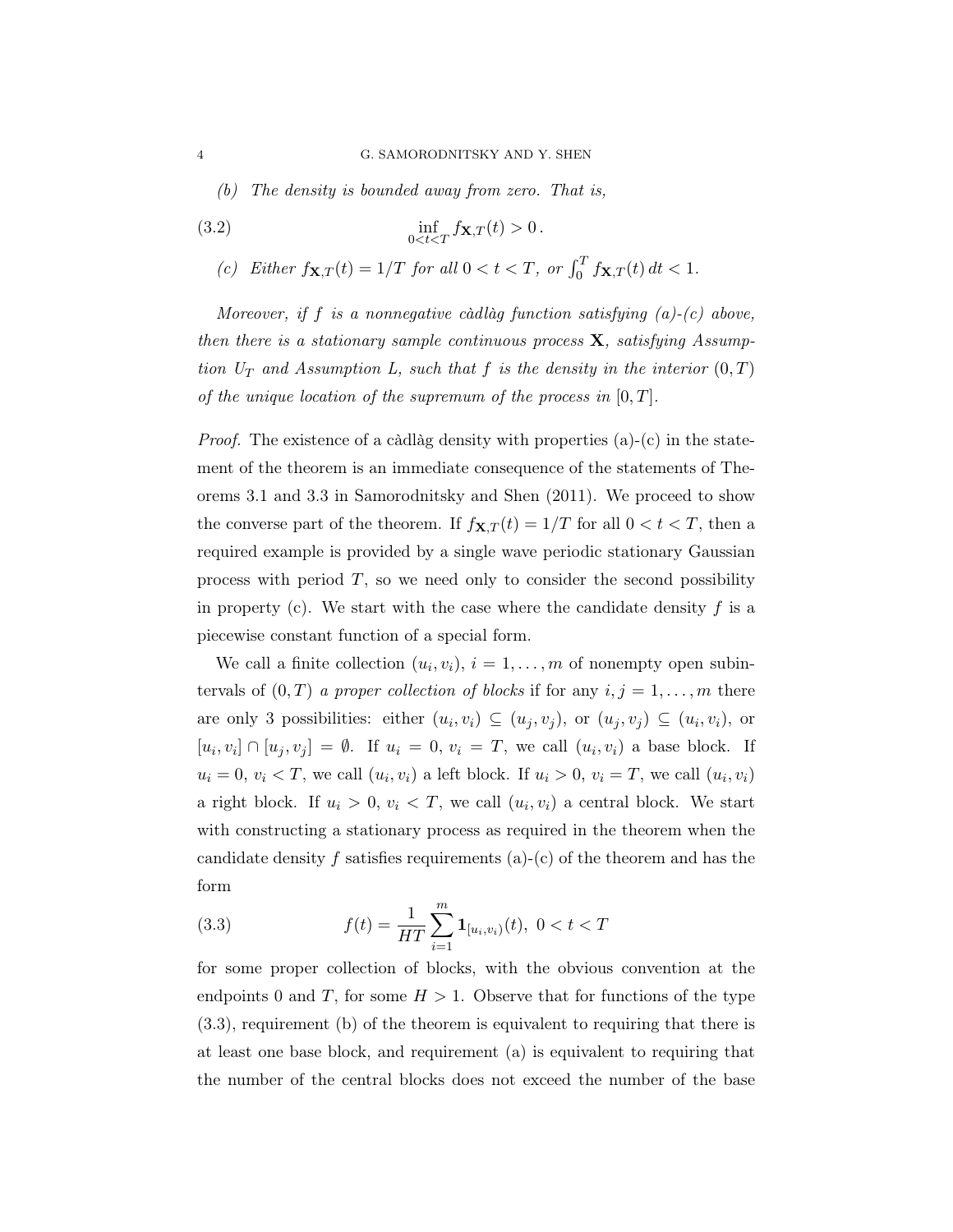blocks. Finally, (the second case of) property (c) is equivalent to requiring that

(3.4) 
$$
d = \frac{1}{m} \left( HT - \sum_{i=1}^{m} (v_i - u_i) \right) > 0.
$$

We will construct a stationary process by a uniform shift of a periodic deterministic function over its period. Now, however, the period will be equal to  $HT > T$ . We start, therefore, by defining a deterministic continuous function  $(x(t), 0 \le t \le HT)$  with  $x(0) = x(HT)$ , which we then extend by periodicity to the entire R. Let  $B \geq 1$  be the number of the base blocks in the collection. We partition the entire collection of blocks into  $B$  subcollection which we call *components* by assigning each base block to one component, assigning to each component at most one central block, and assigning the left and right blocks to components in an arbitrary way. For  $j = 1, \ldots, B$ we denote by

# (3.5)  $L_j = d$ (the number of blocks in the *j*th component)

 $+$  the total length of the blocks in the j<sup>th</sup> component.

We set  $x(0) = 2$ . Using the blocks of the first component we will define the function x on the interval  $(0, L_1]$  in such a way that  $x(L_1) = 2$ . Next, using the blocks of the second component we will define the function  $x$  on the interval  $(L_1, L_1 + L_2]$  in such a way that  $x(L_1 + L_2) = 2$ , etc. Since

$$
\sum_{j=1}^{B} L_j = dm + \sum_{i=1}^{m} (v_i - u_i) = HT,
$$

this construction will terminate with a function  $x$  constructed on the entire interval [0, HT] with  $x(HT) = 2 = x(0)$ , as desired.

We proceed, therefore, with defining the function  $x$  on an interval of length  $L_j$  using the blocks of the j<sup>th</sup> component. For notational simplicity we will take  $j = 1$  and define x on the interval  $[0, L_1]$  using the blocks of the first component. The construction is slightly different depending on whether or not the component has a central block, whether or not it has any left blocks, and whether or not it has any right blocks. If the component has  $l \geq 1$ left blocks, we will denote them by  $(0, v_j)$ ,  $j = 1, \ldots, l$ . If the component has  $r \geq 1$  right blocks, we will denote them by  $(u_j, T), j = 1, \ldots, r$ . If the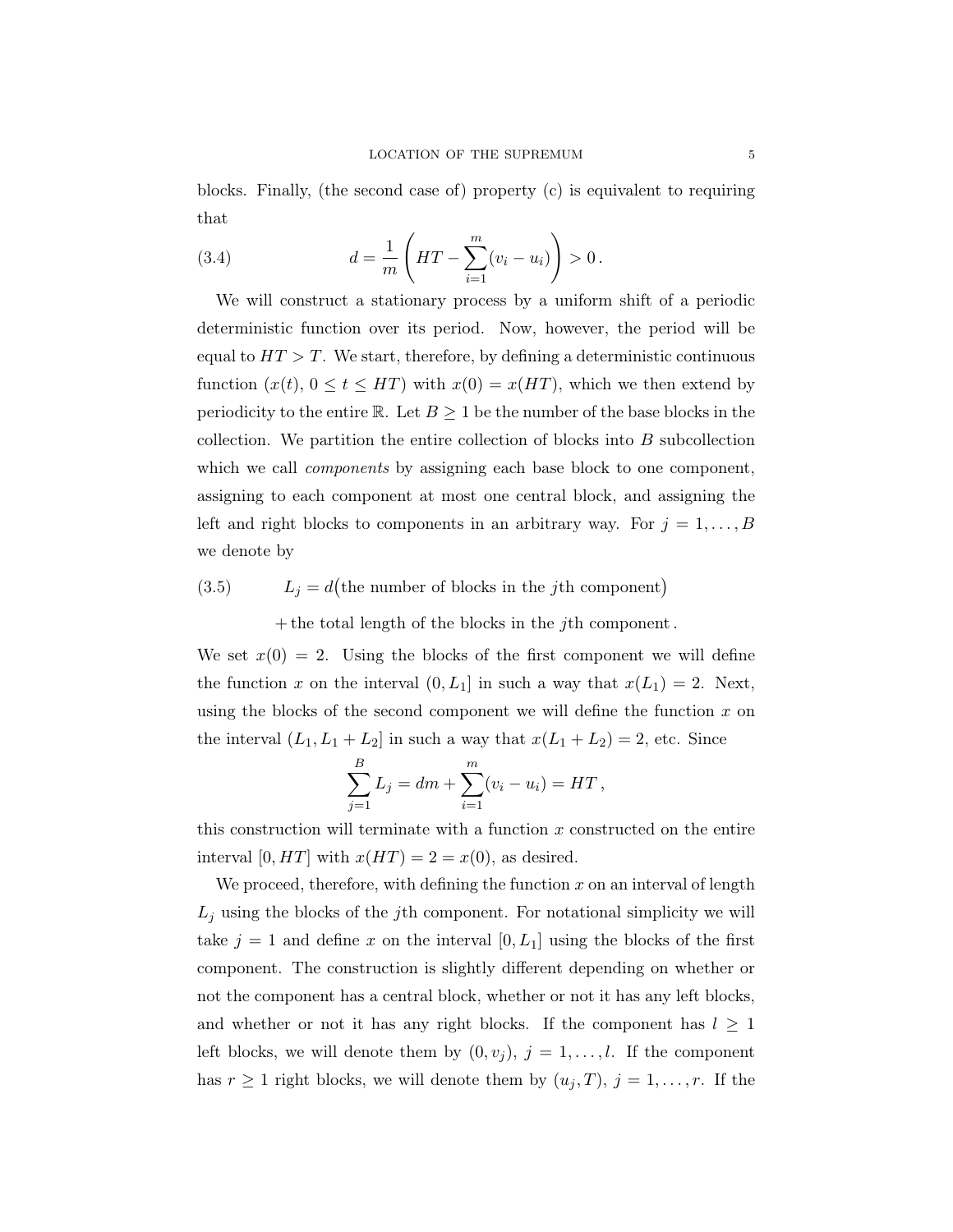component has a central block, we will denote it by  $(u, v)$ . We will construct the function  $x$  by defining it first on a finite number of special points and then filling in the gaps in a piecewise linear manner.

Suppose first that the component has a central block, some left blocks and some right blocks. In this case we proceed as follows.

**Step 1** Recall that  $x(0) = 2$  and set

$$
x\left(jd + \sum_{i=1}^{j-1} v_i\right) = x\left(jd + \sum_{i=1}^{j} v_i\right) = 2 - 2^{j-l}, \ j = 1, \dots, l.
$$

Note that the last point obtained in this step is  $x\left(1d + \sum_{i=1}^{l} v_i\right) = 1$ . Step 2 Set

$$
x\left((l+1)d + \sum_{i=1}^{l} v_i\right) = x\left((l+1)d + \sum_{i=1}^{l} v_i + v\right)
$$

$$
= x\left((l+1)d + \sum_{i=1}^{l} v_i + v + T - u\right) = \frac{1}{2}.
$$

Step 3 Set

$$
x\left((l+j+1)d+\sum_{i=1}^{l}v_i+v+T-u+\sum_{i=1}^{j-1}(T-u_j)\right)
$$
  
=  $x\left((l+j+1)d+\sum_{i=1}^{l}v_i+v+T-u+\sum_{i=1}^{j}(T-u_j)\right)$   
=  $2-2^{-(j-1)}, j=1,\ldots,r.$ 

Note that the last point obtained in this step is

$$
x\left((l+r+1)d+\sum_{i=1}^{l}v_i+v+T-u+\sum_{i=1}^{r}(T-u_j)\right)=2-2^{-(r-1)}.
$$

Step 4 We add just one more point at distance d from the last point of the previous step by setting

$$
x\left((l+r+2)d+\sum_{i=1}^{l}v_{i}+v+T-u+\sum_{i=1}^{r}(T-u_{j})\right)=2.
$$

Note that this point coincides with  $L_1$  as defined in  $(3.5)$ .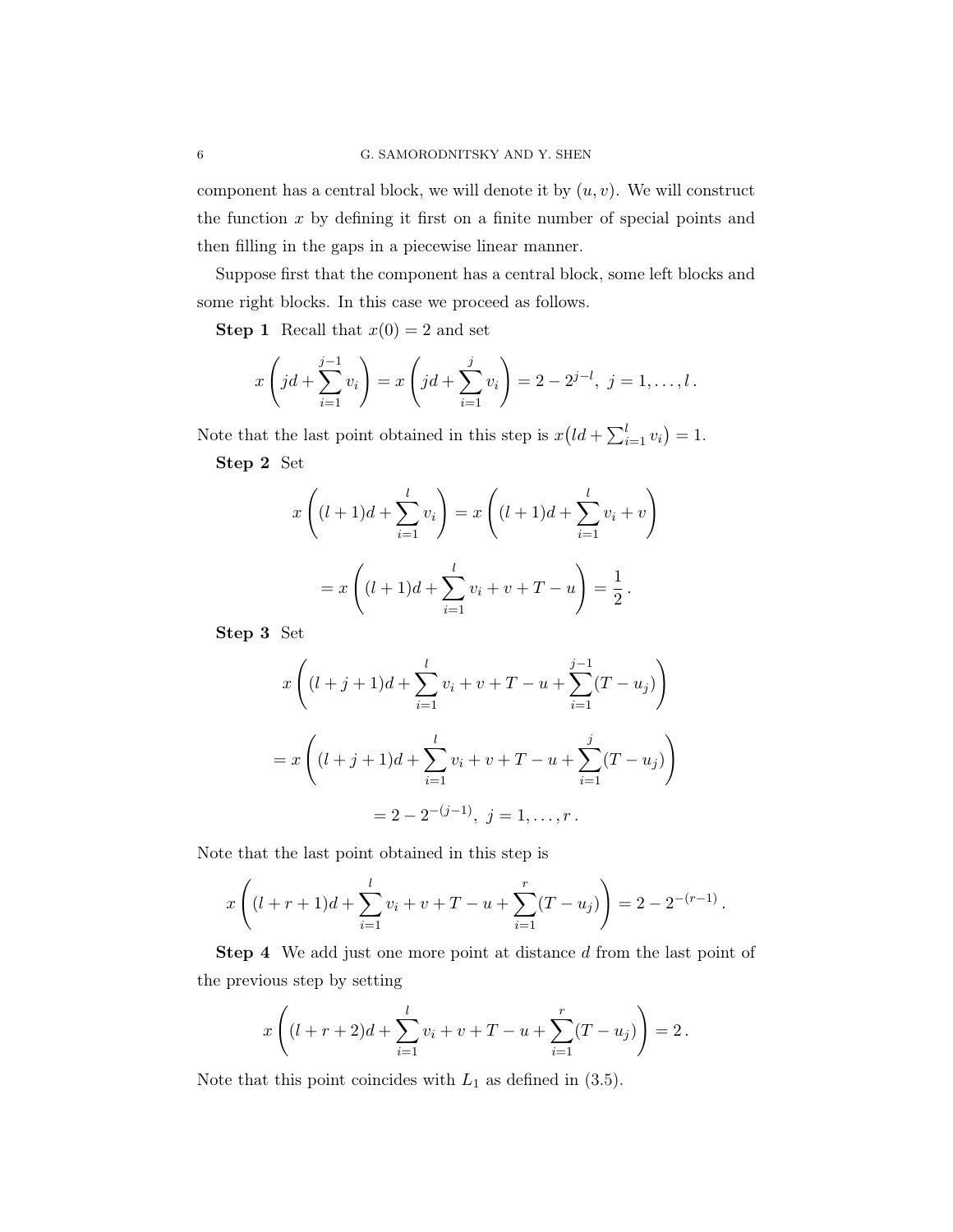If the component has no left blocks, then Step 1 above is skipped, and Step 2 becomes the initial step with

$$
x(d) = x(d + v) = x(d + v + T - u) = \frac{1}{2}.
$$

If the component has no right blocks, then Step 3 above is skipped, and at Step 4 we add the distance d to the final point of Step 2, that is we set

$$
x\left((l+2)d + \sum_{i=1}^{l} v_i + v + T - u\right) = 2.
$$

If the component has no central block, then Step 2 is skipped, but we do add the distance  $T$  to the last point of Step 1. That is, the first point obtained at Step 3 becomes

$$
x\left((l+1)d+\sum_{i=1}^{l}v_i+T\right)=1,
$$

if there are any left blocks, with the obvious change if  $l = 0$ . Finally, if there is neither central block, nor any right blocks, then both Step 2 and Step 3 are skipped, and Step 4 just adds  $d + T$  to the last point of Step 1, i.e. it becomes

$$
x\left((l+1)d+\sum_{i=1}^{l}v_i+T\right)=2\,
$$

once again with the obvious change if  $l = 0$ . It is easy to check that in any case Step 4 sets  $x(L_1) = 2$ , with  $L_1$  as defined in (3.5). In particular,  $L_1 > T$ .

Finally, we specify the piecewise linear rule by which we complete the construction of the function x on the interval  $[0, L_1]$ . The function has been defined on a finite set of points and we proceed from left to right, starting with  $x(0) = 2$ , to fill the gap between one point in the finite set and the adjacent point from the right, until we reach  $x(L_1) = 2$ . By the construction, there are pairs of adjacent points in which the values of  $x$  coincide, and pairs of adjacent points in which the values of x are different. In most cases only adjacent points at the distance  $d$  have equal values of  $x$ , but if, e.g. a central block is missing, then at a pair of adjacent points at a distance  $T$ , or  $d+T$ , the values of x coincide as well.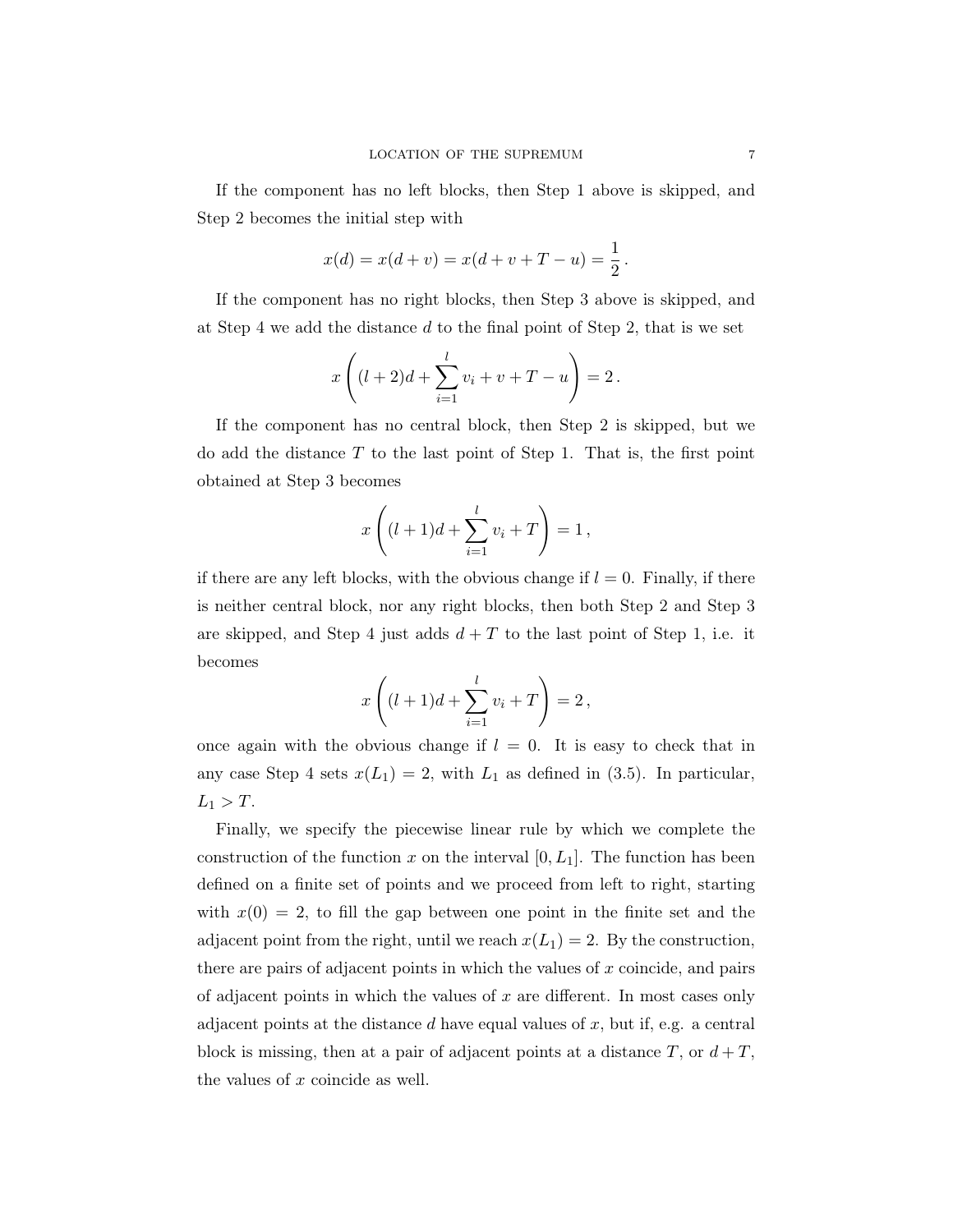In any case, if the values of  $x$  at two adjacent points are different, we define the values of  $x$  between these two points by linear interpolation. If the values of x at two adjacent points, say, a and b with  $a < b$ , are equal to, say,  $y$  we define the function  $x$  between these two points by

$$
x(t) = \max(y - (t - a)/d, y - (b - t)/d)
$$

provided the value at the midpoint,  $y-(b-a)/2d \ge -1$ . If this lower bounds fails, we define the values of x between the points  $a + dy$  and  $b - dy$  by

$$
x(t) = \max(-\tau(t - (a + dy)), -\tau((b - dy) - t)),
$$

for an arbitrary  $\tau > 0$  such that both  $\tau \leq 1/d$  and the value at the midpoint,  $-\tau((b-a)/2-dy) \geq -1$ . The reason for this slightly cumbersome definition is the need to ensure that  $x$  is nowhere constant, while keeping the lower bound of x and its Lipschitz constant under control. We note, at this point, that, since in all cases  $b - a \leq T + d$ , we can choose, for a fixed T, the value of  $\tau$  so that  $\tau \geq \tau_d > 0$ , where the constant  $\tau_d$  stays bounded away from zero for d in a compact interval.

Now that we have defined a periodic function  $(x(t), t \in \mathbb{R})$  with period HT, we define a stationary process **X** by  $X(t) = x(t-U)$ ,  $t \in \mathbb{R}$ , where U is uniformly distributed between  $0$  and  $HT$ . The process is, clearly, sample continuous and satisfies Assumption L. We observe, further, that, if the supremum in the interval  $[0, T]$  is achieved in the interior of the interval, then it is achieved at a local maximum of the function  $x$ . If the value at the local maximum is equal to 2, then it is due to an endpoint of a component, and, since the contribution of any component has length exceeding  $T$ , this supremum is unique. If the value at the local maximum is smaller than 2, then that local maximum is separated from the nearest local maximum with the same value of x by at least the distance induced by Step 2, which T. Consequently, in this case the supremum over  $[0, T]$  is unique as well. Similarly, if the supremum is achieved at one of the endpoints of the interval, it has to be unique as well, on a set of probability 1. Therefore, the process **X** satisfies Assumption  $U_T$ .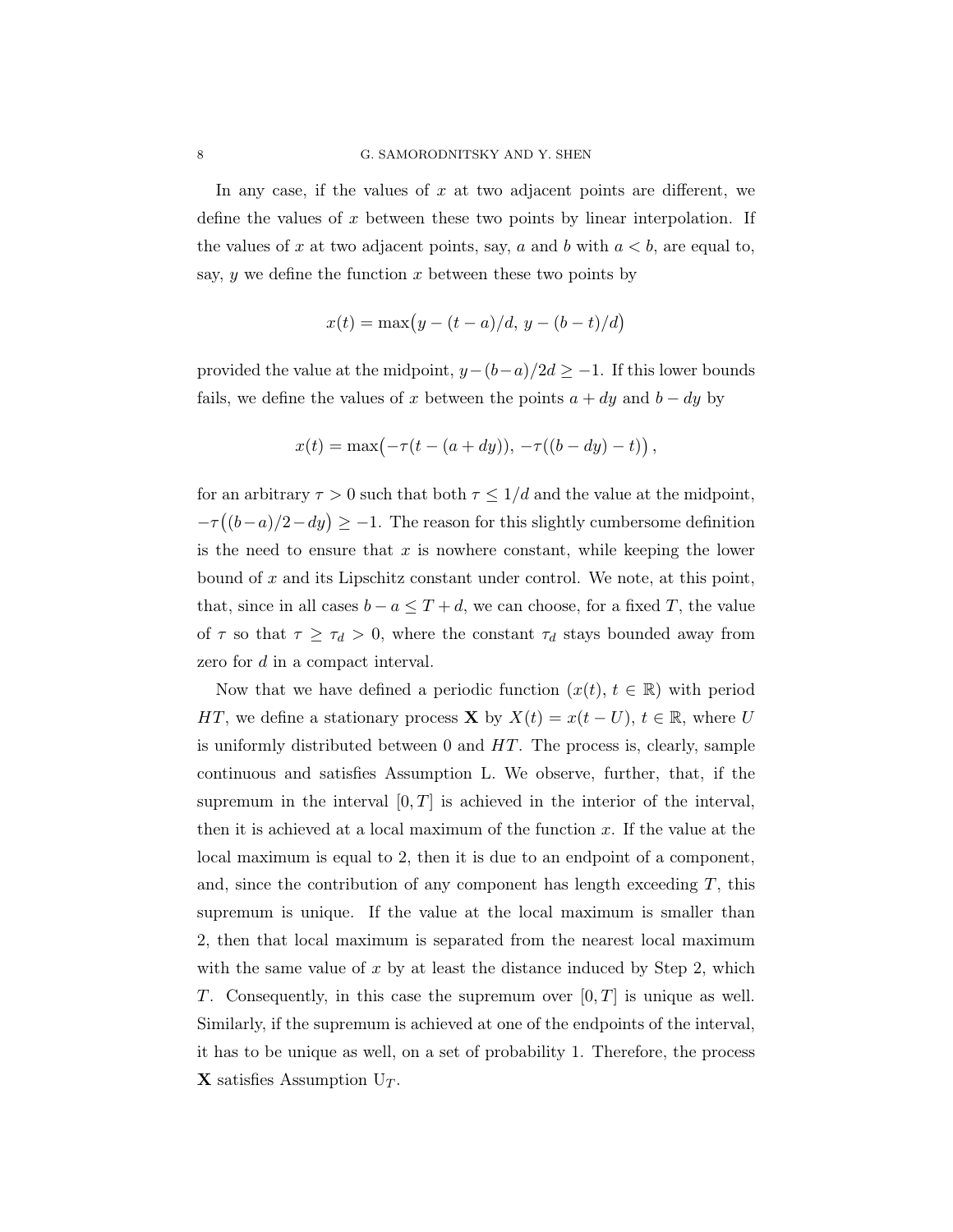We now show that for the process **X** constructed above, the density  $f_{\mathbf{X},T}$ coincides with the function  $f$  given in  $(3.3)$ , with which the construction was performed. According to the above analysis, we need to account for the contribution of each local maximum of the function x over its period to the density  $f_{\mathbf{X},T}$ . The local maxima may appear in Step 1 of the construction, and then they are due to left blocks. They may apear in Step 3 of the construction, and then they are due to right blocks. They may appear Step 2 of the construction, and then they are due to central blocks. Finally, the points where  $x$  has value 2 are always local maxima. We will see that they are due to base blocks. We start with the latter local maxima. Clearly, each such local maximum is, by periodicity, equal to one of the B values,  $\sum_{j=1}^{i} L_j - HT, i = 1, \ldots, B$ . The *i*th of these points becomes the global maximum of **X** over  $[0, T]$  if and only if

$$
U \in \left( HT - \sum_{j=1}^{i} L_j, (H + 1)T - \sum_{j=1}^{i} L_j \right),
$$

and the global maximum is then located at the point  $\sum_{j=1}^{i} L_j - HT +$ U. Therefore, the contribution of each such local maximum to the density is  $1/HT$  at each  $0 < t < T$ , and overall the points where x has value 2 contribute to  $f_{\mathbf{X},T}$ 

(3.6) 
$$
f_{\text{base}}(t) = \frac{B}{HT}, \ 0 < t < T.
$$

Next, we consider the contribution to  $f_{\mathbf{X},T}$  of the local maxima due to left blocks. For simplicity of notation we consider only the left blocks in the first component. Then the local maximum due to the jth left block is at the point  $jd + \sum_{i=1}^{j} v_i$ . As before, we need to check over what interval of the values of  $U$  this local maximum becomes the global maximum of  $X$  over [0, T]. The relevant values of U must be such that the time interval  $(jd +$  $\sum_{i=1}^{j-1} v_i$ ,  $jd + \sum_{i=1}^{j} v_i$  is shifted to cover the origin, and this corresponds to an interval of length  $v_j$  of the values of U. The shifted local maximum itself will then be located within the interval  $(0, v_i)$ , which contributes  $1/HT$  at each  $0 < t < v_j$ . Overall, the local maxima due to left blocks contribute to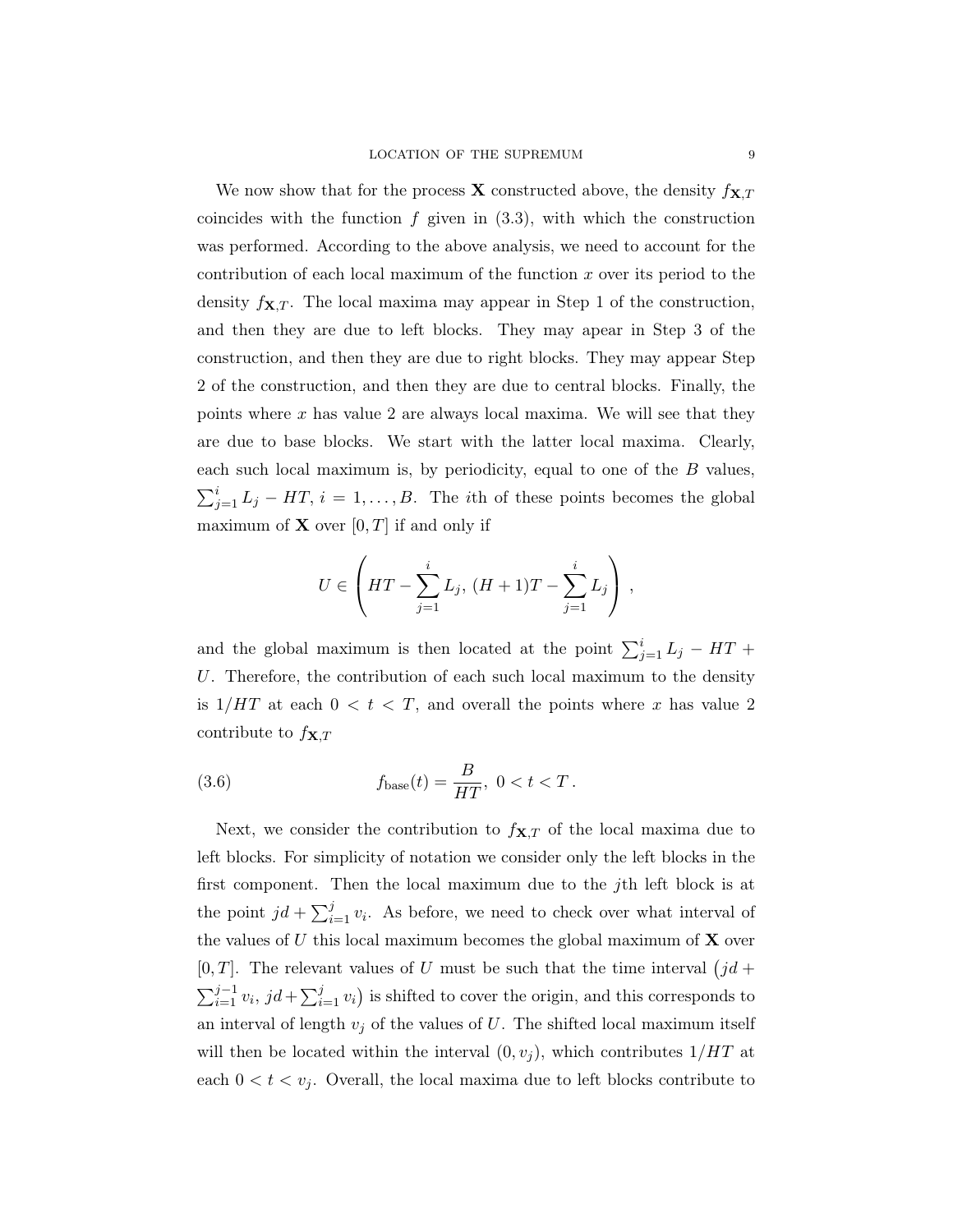$f_{\mathbf{X},T}$ 

(3.7) 
$$
f_{\text{left}}(t) = \frac{1}{HT} \sum_{\text{left blocks}} \mathbf{1}_{(0,v_i)}(t), \ 0 < t < T.
$$

Similarly, the local maxima due to right blocks contribute to  $f_{\mathbf{X},T}$ 

(3.8) 
$$
f_{\text{right}}(t) = \frac{1}{HT} \sum_{\text{right blocks}} \mathbf{1}_{(u_i,T)}(t), \ 0 < t < T.
$$

Finally, we consider the central blocks. If the first component has a central block, then the local maximum due to the central block is at the point  $(l+1)d+\sum_{i=1}^{l}v_i+v.$  Any value of U that makes this local maximum the global maximum over [0, T] must be such that the time interval  $((l + 1)d +$  $\sum_{i=1}^{l} v_i$ ,  $(l+1)d + \sum_{i=1}^{l} v_i + v$  is shifted to cover the origin. Furthermore, that value of U must also be such that the time interval  $((l+1)d+\sum_{i=1}^{l} v_i +$  $v, (l+1)d + \sum_{i=1}^{l} v_i + v + T - u$  is shifted to cover the right endpoint T. If we think of shifting the origin instead of shifting  $x$ , the origin will have to be located in the interval  $((l + 1)d + \sum_{i=1}^{l} v_i, (l + 1)d + \sum_{i=1}^{l} v_i + v - u)$ . This corresponds to a set of values of U of measure  $v - u$ , and the shifted local maximum will then be located within the interval  $(u, v)$ , which contributes  $1/HT$  at each  $u < t < v$  to the density. Overall, the local maxima due to central blocks contribute to  $f_{\mathbf{X},T}$ 

(3.9) 
$$
f_{\text{central}}(t) = \frac{1}{HT} \sum_{\text{central blocks}} \mathbf{1}_{(u,v)}(t), \ 0 < t < T.
$$

Since

$$
f_{\mathbf{X},T}(t) = f_{\text{base}}(t) + f_{\text{left}}(t) + f_{\text{right}}(t) + f_{\text{central}}(t), \ 0 < t < T,
$$

we conclude by  $(3.6)$  -  $(3.9)$  that  $f_{\mathbf{X},T}$  indeed coincides with the function f given in (3.3). Therefore, we have proved the converse part of the theorem in the case when the candidate density  $f$  is of the form  $(3.3)$ .

We now prove the converse part of the theorem for a general  $f$  with properties  $(a)-(c)$  in the statement of the theorem. Recall that we need only to treat the second possibility in property (c). In order to construct a stationary process **X** for which  $f_{\mathbf{X},T} = f$ , we will approximate the candidate density  $f$  by functions of the form  $(3.3)$ . Since we will need to deal with convergence of a sequence of continuous stationary processes we have just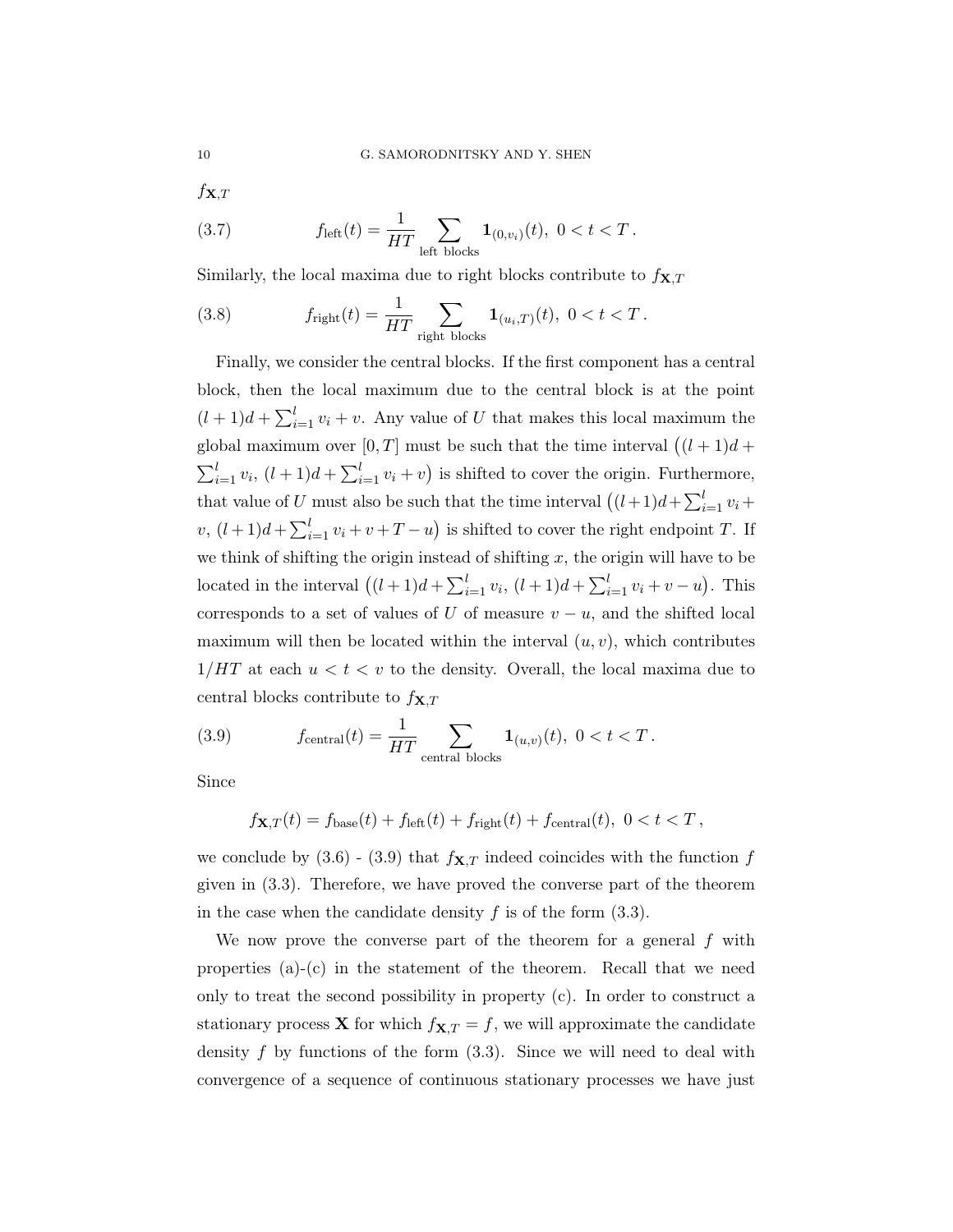constructed in the case when the candidate density is of the form (3.3), we record, at this point, several properties of the stationary periodic process  $X(t) = x(t-U), t \in \mathbb{R}$  constructed above.

**Property 1** The process **X** is uniformly bounded:  $-1 \le X(t) \le 2$  for all  $t \in \mathbb{R}$ .

**Property 2** The process **X** is Lipschitz continuous, and its Lipschitz constant does not exceed 3/2d.

**Property 3** The process  $X$  is differentiable except at countably many points, at which **X** has left and right derivatives. On the set  $D_0 = \{t :$  $X(t) > 0$  the derivatives satisfy

$$
\left|X'(t)\right|\geq \frac{1}{2^N d}
$$

(where the bound applies to both left and right derivatives if t is not a differentiability point). Here  $N$  is the bigger of the largest number of left blocks any component has, and the largest number of the right blocks any component has. Similarly, on the set  $D_1 = \{t : X(t) \leq 0\}$  the derivatives satisfy

$$
\left|X'(t)\right| \geq \tau_d,
$$

where  $\tau_d > 0$  stays bounded away from zero for d in a compact interval.

**Property 4** The distance between any two local maxima of  $X$  cannot be smaller than d. At its local maxima,  $X$  takes values in a finite set of at most  $N+3$  elements. Moreover, the absolute difference in the values of the process **X** in two local maxima in the interval  $(0,T)$  is at least  $2^{-N}$ , where N is as above.

All these properties follow from the corresponding properties of the function x by considering the possible configuration of the blocks in a component.

We will now construct a sequence of approximations to a candidate density f as above. Let  $n = 1, 2, \ldots$  It follows from the general properties of càdlàg functions (see e.g. Billingsley (1999)) that there is a finite partition  $0 = t_0 < t_1 < \ldots < t_k = T$  of the interval  $[0,T]$  such that

(3.10) 
$$
|f(s) - f(t)| \le \frac{1}{nT}
$$
 for all  $t_i \le s, t < t_{i+1}, i = 0, ..., k - 1$ .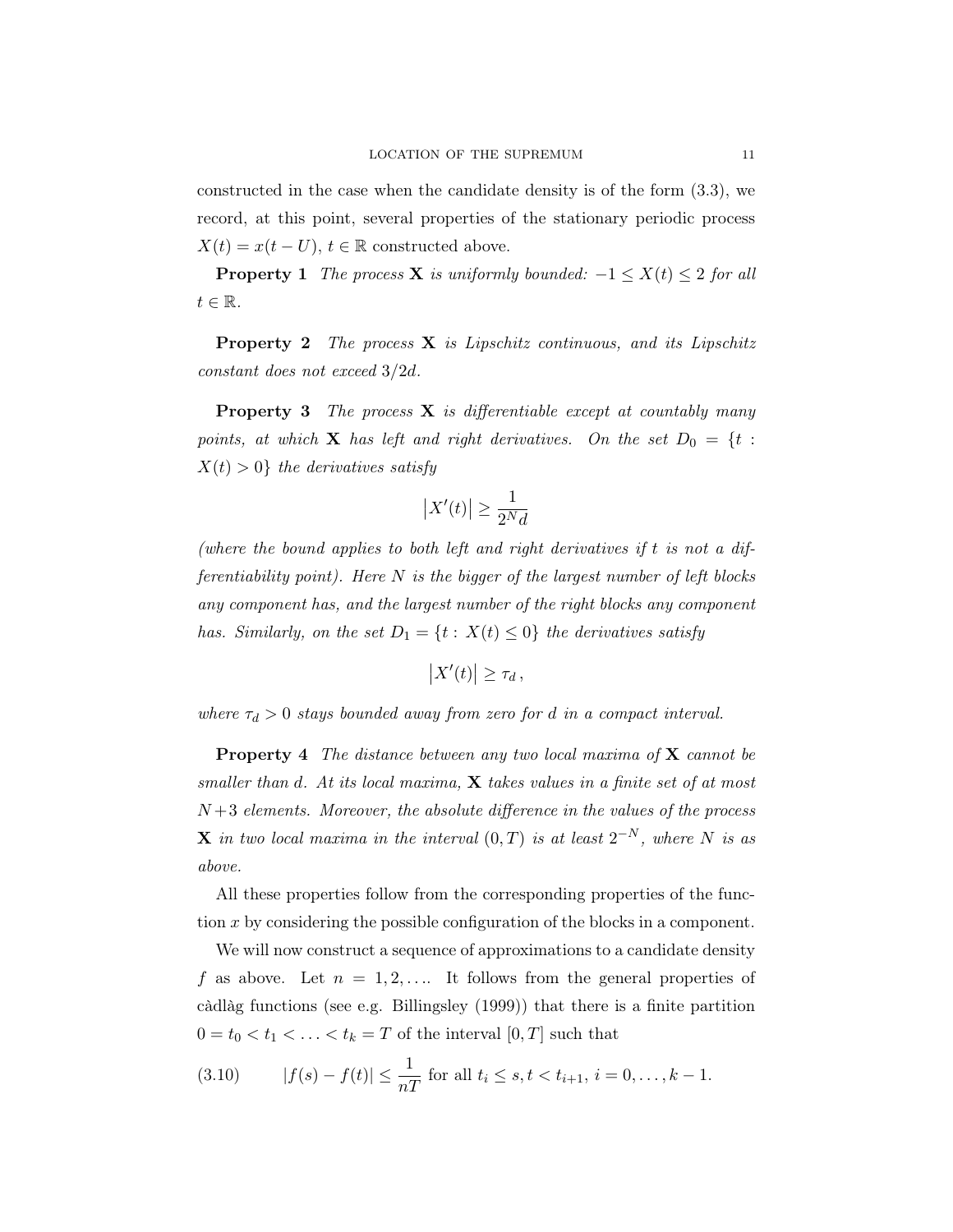We define a piecewise constant function  $\tilde{f}_n$  on  $(0,T)$  by setting, for each  $i = 1, \ldots, k$ , the value of  $\tilde{f}_n$  for  $t_{i-1} \leq t < t_i$  to be

$$
\tilde{f}_n(t) = \frac{1}{knT} \max \left\{ j = 0, 1, \dots : f(s) \ge \frac{j}{knT} \text{ for all } t_{i-1} \le s < t_i \right\}.
$$

By definition and (3.10) we see that

(3.11) 
$$
f(t) - \frac{2}{nT} \le \tilde{f}_n(t) \le f(t), \ 0 < t < T.
$$

Next, we notice that for every  $i = 1, \ldots, k - 1$  there are points  $s_i \in (t_{i-1}, t_i)$ and  $s_{i+1} \in (t_i, t_{i+1})$  such that

$$
|f(s_i) - f(s_{i+1})| \geq |\tilde{f}_n(t_i) - \tilde{f}_n(t_i)| - \frac{1}{knT}.
$$

Therefore,

(3.12) 
$$
TV_{(0,T)}(\tilde{f}_n) \leq TV_{(0,T)}(f) + \frac{1}{nT}.
$$

We now define

$$
f_n(t) = \tilde{f}_n(t) + \frac{1}{nT} \quad 0 < t < T
$$
.

Clearly, the function  $f_n$  is càdlàg, has bounded variation on  $(0, T)$  and is bounded away from zero. By  $(3.12)$ ,  $f_n$  also satisfies  $(3.1)$  since f does. Finally, since  $\int_0^T f_{\mathbf{X},T}(t) dt < 1$ , we see by (3.11) that, for all *n* large enough,  $\int_0^T f_{\mathbf{X},T}(t) dt < 1$  as well. Therefore, for such n the function  $f_n$  has properties (a)-(c) in the statement of the theorem, and in the sequel we will only consider n large as above. We finally notice that  $f_n$  takes finitely many different values, all of which are in the set  ${j/knT, j = 1, 2, ...}$ . Therefore,  $f_n$ can be written in the form (3.3), with  $H = kn$ . Indeed, the blocks can be built by combining into a block all neighboring intervals where the value of  $f_n$  is the smallest, subtracting  $1/knT$  from the value of  $f_n$  in the constructed block and iterating the procedure.

We have already proved that for any function of the type (3.3) there is a stationary process required in the statement of the theorem. Recall that a construction of this stationary process depends on assignment of blocks in a proper collection to components, and we would like to make sure that no component has "too many" left or right blocks. To achieve this, we need to distribute the left and right blocks as evenly as possible between the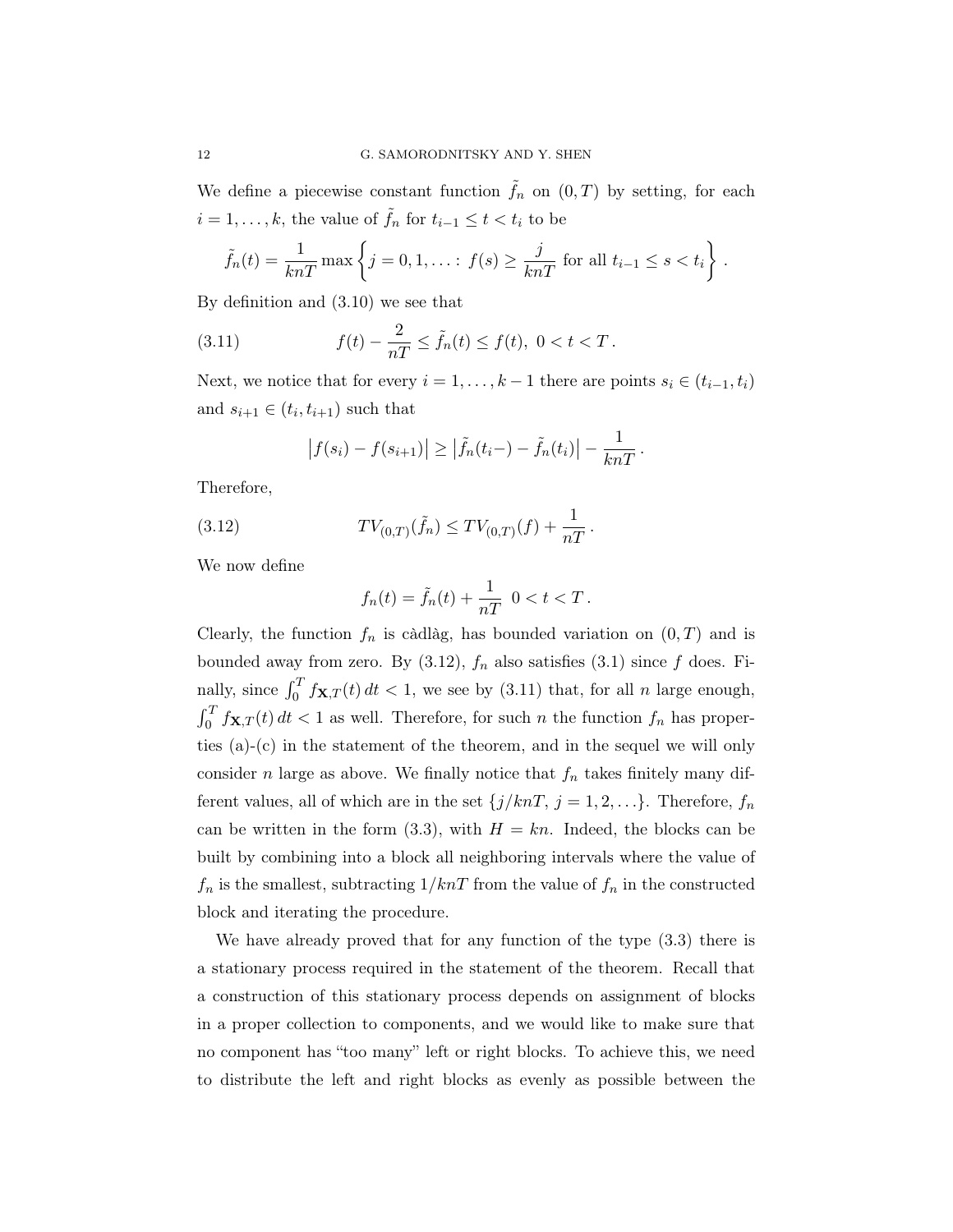components. Two observations are useful here. First of all, it follows from the definition of  $f_n$  and (3.3) that

$$
\frac{1}{k_n nT}(L_n + B_n) = f_n(0+) \le f(0+) + \frac{1}{k_n nT} \le f(0+) + 1
$$

for n large enough (we are writing  $k_n$  instead of k to emphasize the dependence of k on n), where  $L_n$  and  $B_n$  are the numbers of the the left and base blocks in the nth collection. On the other hand, similar considerations tell us that

$$
\frac{1}{k_n nT} B_n = \inf_{0 < t < T} f_n(t) \ge \inf_{0 < t < T} f(t) - \frac{2}{nT} \ge \frac{1}{2} \inf_{0 < t < T} f(t) \,,
$$

once again for n large enough, where we have used property (b) of  $f$ . Therefore, for such  $n$ ,

(3.13) 
$$
\frac{L_n}{B_n} \le 2 \frac{f(0+)+1}{\inf_{0
$$

and the right hand side is a finite quantity depending on  $f$ , but not on n. Performing a similar analysis for the right blocks, and recalling that we are distributing the left and right blocks as evenly as possible between the components, we see that there is a number  $\Delta_f \in (0, \infty)$  such that for all n large enough, no component in the nth collection has more than  $\Delta_f$  left blocks or  $\Delta_f$  right blocks.

We will also need bounds on the important parameter  $d = d_n$  appearing in the construction of a stationary process corresponding to functions of the type (3.3); these bounds do not depend on a particular way we assigns blocks to different components. Recall that

(3.14) 
$$
d_n = \frac{k_n nT}{m_n} \left( 1 - \int_0^T f_n(t) \, dt \right),
$$

where  $m_n = B_n + L_n + R_n + C_n$  (in the obvious notation) is the total number of blocks in the nth collection. Since

$$
\frac{1}{k_n n T} (B_n + \max(L_n, R_n, C_n)) = \sup_{0 < t < T} f_n(t), \quad \frac{1}{k_n n T} B_n = \inf_{0 < t < T} f_n(t),
$$

we see that

(3.15) 
$$
\inf_{0 < t < T} f_n(t) \leq \frac{1}{k_n nT} m_n \leq 3 \sup_{0 < t < T} f_n(t).
$$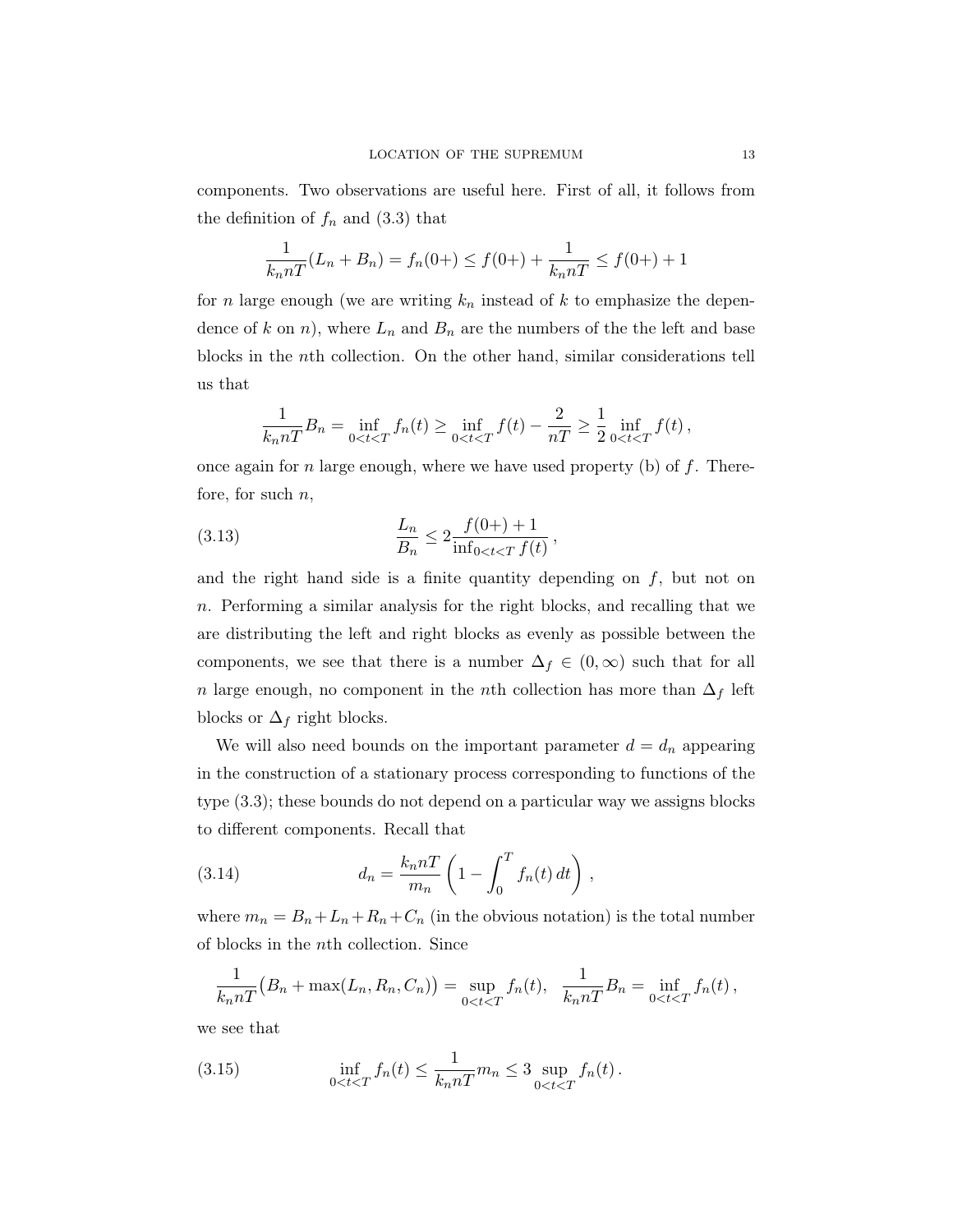We also know by the uniform convergence that  $\int_0^T f_n \to \int_0^T f$ . Therefore, by  $(3.14)$  and  $(3.15)$  we obtain that, for all n large enough,

(3.16) 
$$
\frac{1 - \int_0^T f(t) dt}{4 \sup_{0 \le t \le T} f(t)} \le d_n \le \frac{2}{\inf_{0 \le t \le T} f(t)}.
$$

An immediate conclusion is the following fact. By construction, the distribution of  $X_n(0)$  is absolutely continuous; let  $g_n$  denote the right continuous version of its density. Since  $\mathbf{X}_n$  is obtained by uniform shifting of a piecewise linear periodic function with period  $H_nT$ , the value of the density  $g_n(v)$  at each point  $v$  times the length of the period does not exceed the total number of the linear pieces in a period divided by the smallest absolute slope of any linear piece. The former does not exceed  $2m_n$ , and by **Property 3** and the above, the latter cannot be smaller than

$$
\min\left(\frac{1}{2^{\Delta_f}d_n}, \tau_{d_n}\right).
$$

Since, by  $(3.16)$ ,  $d_n$  is uniformly bounded from above, we conclude, for some finite positive constant  $c = c(f)$ ,  $g_n(v) \leq c(f)m_n/H_n$ . Further, by the definition of  $d_n$ ,

$$
m_n d_n = H_n T P(\tau_{\mathbf{X}_n,T} \in \{0,T\}) \le H_n T.
$$

Once again, since by  $(3.16)$ ,  $d_n$  is uniformly bounded from below, we conclude that

(3.17) 
$$
g_n(v) \text{ is uniformly bounded in } v \text{ and } n.
$$

Let  $\mathbf{X}_n$  be the stationary process corresponding to  $f_n$  constructed above. We view  $\mathbf{X}_n$  as a random element of the space  $C(\mathbb{R})$  of continuous functions on R which we endow with the metric

$$
\rho(\mathbf{x}, \mathbf{y}) = \sum_{m=1}^{\infty} 2^{-m} \left( \sup_{|t| \le m} |x(t) - y(t)| \right).
$$

Let  $\mu_n$  be the law of  $\mathbf{X}_n$  on  $C(\mathbb{R})$ ,  $n = 1, 2, \dots$  (but large enough, as needed). By Property 1 and Property 2 of the processes  $\mathbf{X}_n$  and the lower bound in (3.16), these processes are uniformly bounded and equicontinuous. Therefore, by Theorem 7.3 in Billingsley (1999), for every fixed  $m = 1, 2, \ldots$  the restrictions of the measures  $\mu_n$  to the interval  $[-m, m]$  form a tight family of probability measures. Let  $n_{1j} \to \infty$  be a sequence positive integers such that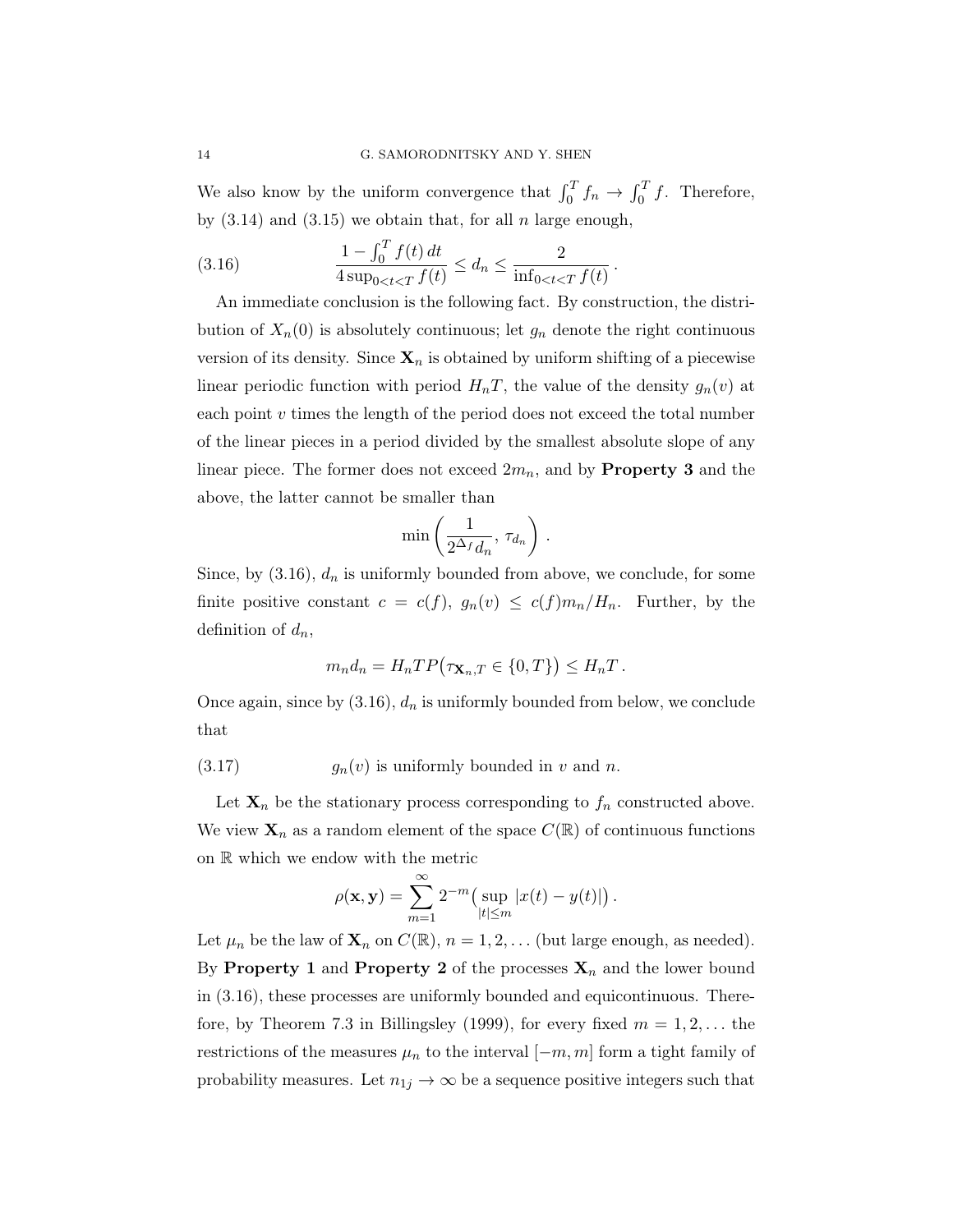the restrictions of  $\mu_{n_{1j}}$  to  $[-1,1]$  converge weakly to a probability measure  $\nu_1$  on  $C([-1, 1])$ . Inductively define for  $m = 2, 3, \ldots n_{mj} \to \infty$  to be a subsequence of the sequence  $n_{m-1,j} \to \infty$  such that the restrictions of  $\mu_{n_{mj}}$  to  $[-m, m]$  converge weakly to a probability measure  $\nu_m$  on  $C([-m, m])$ . Then the "diagonal" sequence of measures  $(\mu_{n_{jj}}, j = 1, 2, ...)$  is such that the restrictions of these measures to each interval  $[-m, m]$  converge weakly to  $\nu_m$ on  $C([-m, m])$ . By the Kolmogorov existence theorem, there is a (cylindrical) probability measure  $\nu$  on functions on  $\mathbb R$  whose restrictions to each interval  $[-m, m]$  coincide with  $\nu_m$  (considered now as a cylindrical measure). Since each probability measure  $\nu_m$  is supported by  $C([-m, m])$ , the measure  $\nu$  itself is supported by functions in  $C(\mathbb{R})$ . By construction, the measure  $\nu$  is shift invariant. If **X** is the canonical stochastic process defined on  $(C(\mathbb{R}), \nu)$ , then  $X$  is a sample continuous stationary process. In the remainder of the proof we will show that **X** satisfies Assumption L and Assumption  $U_T$ , and that  $f_{\mathbf{X},T} = f$ .

We start with proving that Assumption L holds for **X**. It is, clearly, enough to prove that, on a set of probability 1,

(3.18) any two local maxima of **X** are at least  $\theta :=$  $1 - \int_0^T f(t) dt$  $\frac{1}{5} \frac{J_0 J_0 e^{j\omega t}}{\sup_{0 \le t \le T} f(t)}$  apart.

Suppose that  $(3.18)$  fails. Then there is m sucht that, on an event of positive probability, two local maxima of **X** closer than  $\theta$  exist in the time interval  $[-m, m]$ . Recall that a subsequence of the sequence of the (laws of)  $\mathbf{X}_n$ converges weakly in the uniform topology on  $C([-m, m])$  to the (law of) **X**. For notational simplicity we will identify that subsequence with the entire sequence  $(\mathbf{X}_n)$ . By the Skorohod representation theorem (Theorem 6.7 in Billingsley (1999)), we may define the processes  $(X_n)$  on some probability space so that  $\mathbf{X}_n \to \mathbf{X}$  a.s. in  $C([-m, m])$ . Fix  $\omega$  for which this convergence holds, and for which **X** has two local maxima closer than  $\theta$  exist in the time interval  $[-m, m]$ . It straightforward to check that the uniform convergence and **Property 3** above imply that for all n large enough, the processes  $\mathbf{X}_n$ will have two local maxima closer than  $5\theta/4$ . This is, of course, impossible, due to **Property** 4 and (3.16). The resulting contradiction proves that **X** satisfies Assumption L.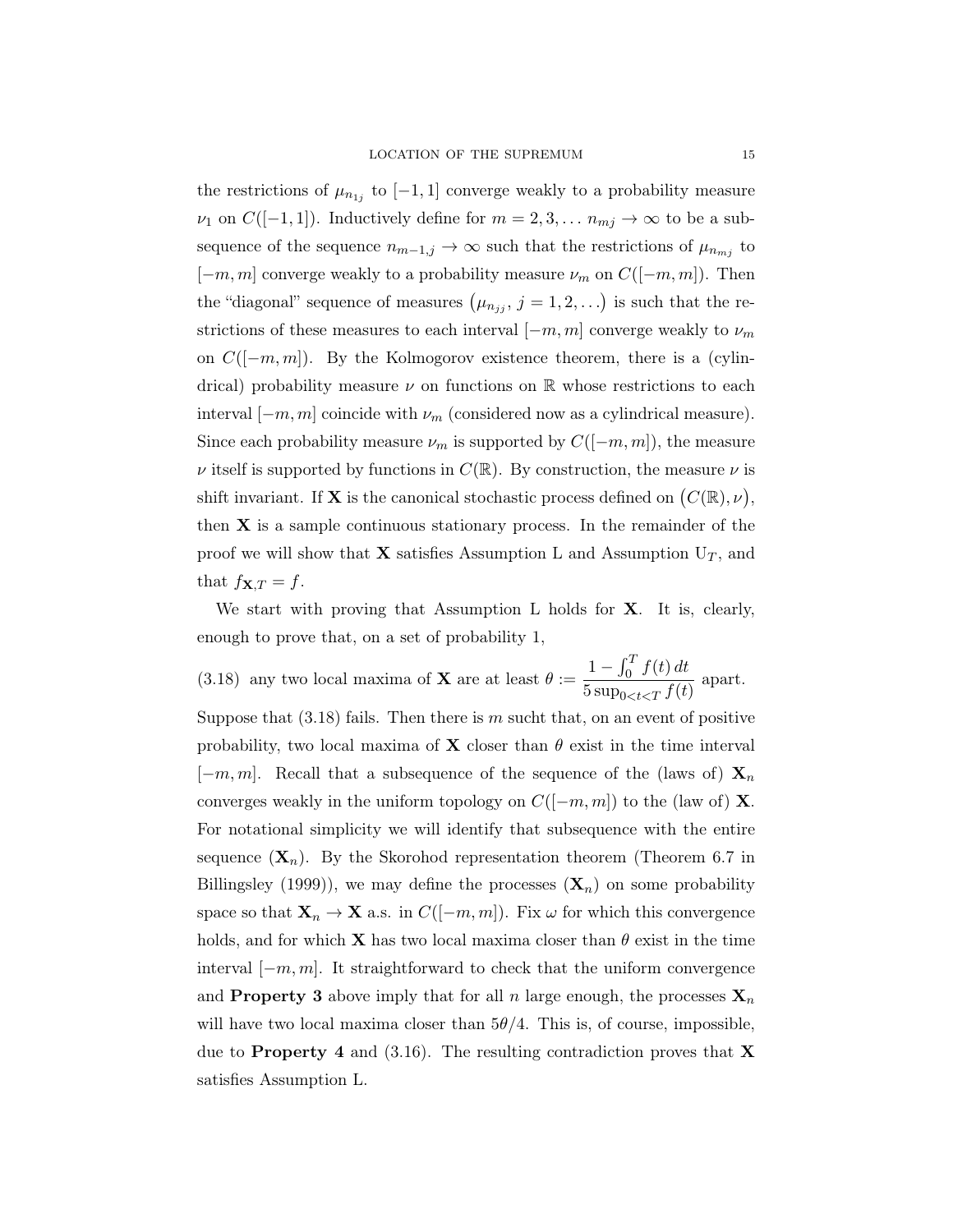Next, we prove that Assumption  $U_T$  holds for **X**. Since the process **X** satisfies Assumption L, by Lemma 2.2 in Samorodnitsky and Shen (2011), it has finitely many local maxima in the interval  $(0, T)$  (in fact, by  $(3.18)$ , it cannot have more than  $\left[T/\theta\right]$  local maxima). Clearly, the values of **X** at the largest local maximum and the second largest local maximum (if any) are well defined random variables. We denote by  $(M_1, M_2)$  the largest and the second largest among  $X(0)$ ,  $X(T)$  and the values of **X** at the largest local maximum and the second largest local maximum (if any). The fact that Assumption  $U_T$  holds for **X** will follow once we prove that

(3.19) 
$$
P(M_1 = M_2) = 0.
$$

We proceed similarly to the argument in the proof of Assumption L. We may assume that  $\mathbf{X}_n \to \mathbf{X}$  a.s. in  $C[0, T]$ . Fix  $\omega$  for which this convergence holds. The uniform convergence and **Property 3** of the processes  $(X_n)$ , together with the uniform upper bound on  $d_n$  in (3.16), show that, for every local maximum  $t_{\omega}$  of **X** in the interval  $(0, T)$  and any  $\delta > 0$ , there is  $n(\omega, \delta)$  such that for all  $n > n(\omega, \delta)$ , the process  $\mathbf{X}_n$  has a local maximum in the interval  $(t_{\omega} - \delta, t_{\omega} + \delta)$ . This immediately implies that

$$
M_1 - M_2 \ge \limsup_{n \to \infty} (M_1^{(n)} - M_2^{(n)})
$$

a.s., where the random vector  $(M_1^{(n)}$  $\mathcal{N}_1^{(n)}, M_2^{(n)}$ ) is defined for the process  $\mathbf{X}_n$  in the same way as the random vector  $(M_1, M_2)$  is defined for the process **X**,  $n = 1, 2, \dots$  In particular, for any  $\varepsilon > 0$ ,

(3.20) 
$$
P(M_1 - M_2 < \varepsilon) \leq \limsup_{n \to \infty} P(M_1^{(n)} - M_2^{(n)} < \varepsilon).
$$

As a first step, notice that, by **Property** 4 of the processes  $(\mathbf{X}_n)$ , for any  $\varepsilon < \Delta_f$ ,

(3.21) 
$$
P\Big(M_1^{(n)} - M_2^{(n)} < \varepsilon,
$$

both  $M_1^{(n)}$  $I_1^{(n)}$  and  $M_2^{(n)}$  $\binom{n}{2}$  achieved at local maxima) = 0

for each n. Next, since by **Property 4**, at its local maxima the process  $\mathbf{X}_n$ can take at most  $\Delta_f + 3$  possible values, we conclude by (3.17) that for all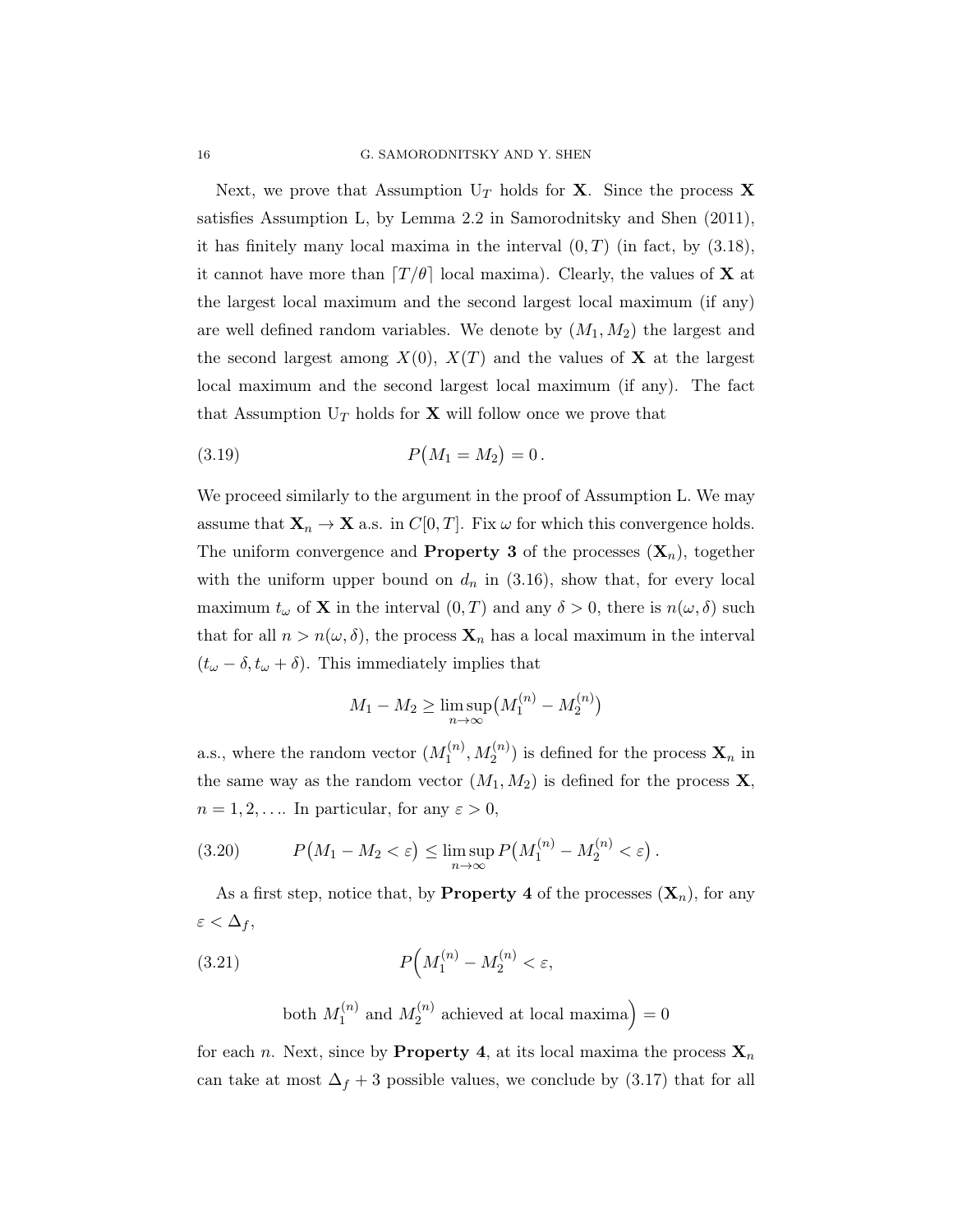$\varepsilon > 0$ ,

(3.22) 
$$
P\Big(M_1^{(n)} - M_2^{(n)} < \varepsilon, \text{ one of } M_1^{(n)}
$$

and  $M_2^{(n)}$  $\mathcal{L}_2^{(n)}$  is achieved at a local maximum, and one at an endpoint  $\Big) \leq c_f \varepsilon$ , for some  $c_f \in (0, \infty)$ . Finally, we consider the case when both  $M_1^{(n)}$  $_1^{(n)}$  and  $M_2^{(n)}$ 2 are achieved at the endpoints of the interval  $[0, T]$ . In that case, it is impossible that  $\mathbf{X}_n$  has a local maximum in  $(0, T)$ , since that would force time 0 to belong to one of the decreasing linear pieces of the process due to left blocks, and time T to belong one of the increasing linear pieces of the process due to right blocks. By construction, the distance between any two points belonging to such intervals is larger than T. That forces  $X_n(t)$ ,  $0 \le t \le T$  to consist of at most two linear pieces. By **Property 3** of the process  $\mathbf{X}_n$ , in order to achieve  $|X_n(0) - X_n(T)| \leq \varepsilon$ , each block of the proper collection generating  $\mathbf{X}_n$  contributes at most an interval of length  $\varepsilon/\min(1/(2^{\Delta}d_n), \tau_{d_n})$  to the set of possible shifts U. Recall that there are  $m_n$  blocks in the collection. By the uniform bounds (3.16) we conclude that for all  $\varepsilon > 0$ ,

(3.23) 
$$
P\Big(M_1^{(n)} - M_2^{(n)} < \varepsilon,
$$

 $M_1^{(n)}$  $I_1^{(n)}$  and  $M_2^{(n)}$  $\mathbf{a}_2^{(n)}$  achieved at the endpoints)

$$
\leq \varepsilon \frac{m_n}{H_nT} \frac{1}{\min(1/(2^{\Delta} d_n), \tau_{d_n})} \leq \varepsilon \frac{1}{d_n \min(1/(2^{\Delta} d_n), \tau_{d_n})} \leq \tilde{c}_f \varepsilon,
$$

for some  $\tilde{c}_f \in (0,\infty)$ .

Combining (3.20), (3.21), (3.22) and (3.23) we see that for all  $\varepsilon > 0$  small enough,

$$
P(M_1 - M_2 < \varepsilon) \le (c_f + \tilde{c}_f)\varepsilon \, .
$$

Letting  $\varepsilon \downarrow 0$  we obtain (3.19), so that the process **X** satisfies Assumption  $U_T$ .

It is now a simple manner to finish the proof of the theorem. Assume, once again, that  $\mathbf{X}_n \to \mathbf{X}$  a.s. in  $C[0,T]$ . Fix  $\omega$  for which this convergence holds, and both **X** and each  $\mathbf{X}_n$  have a unique supremum in the interval [0, T]. It follows from the uniform convergence that  $\tau_{\mathbf{X}_n,T} \to \tau_{\mathbf{X},T}$  as  $n \to$  $\infty$ . Therefore, we also have that  $\tau_{\mathbf{X}_n,T} \Rightarrow \tau_{\mathbf{X},T}$  (weakly). However, by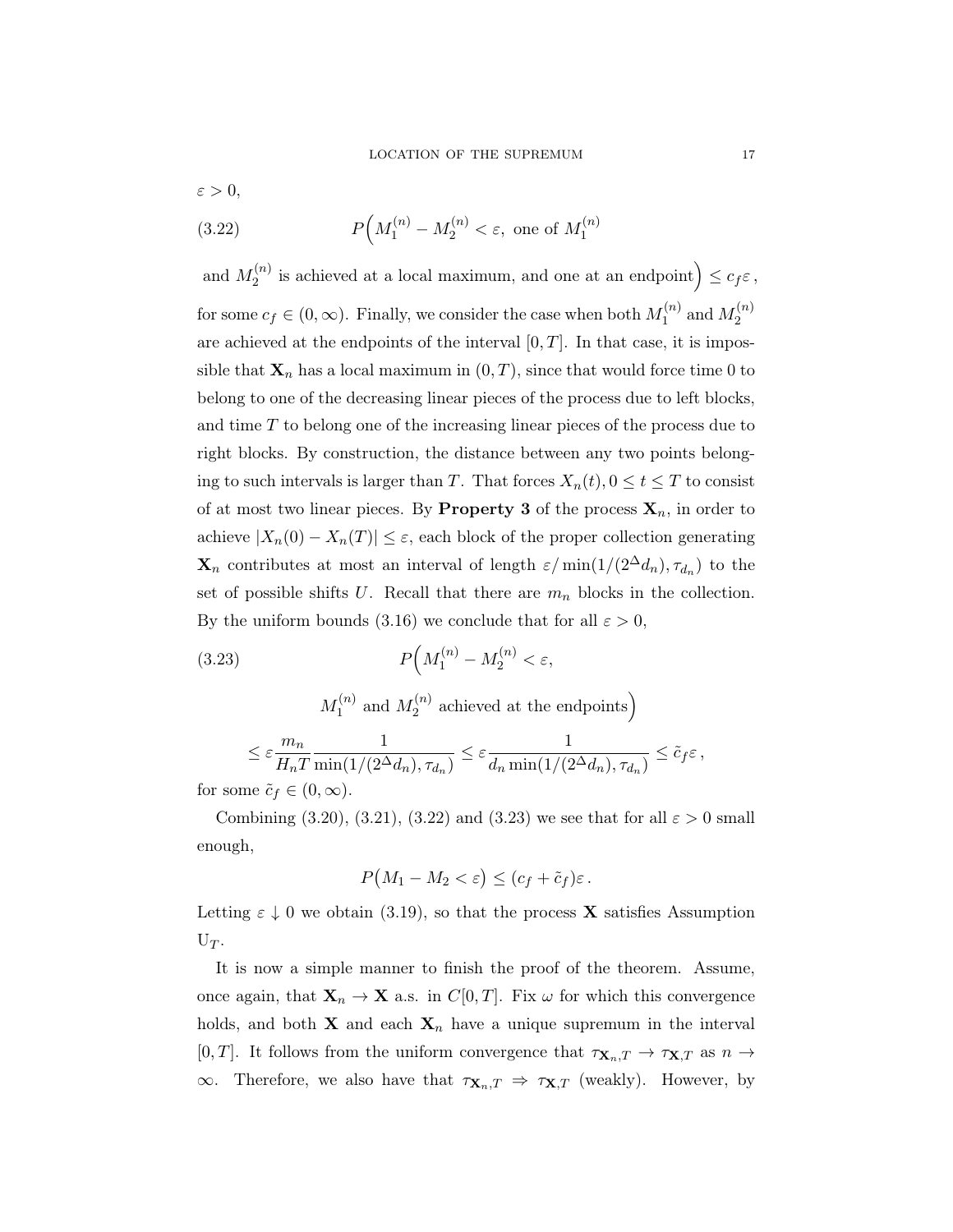construction,  $f_n(t) \to f(t)$  for every  $0 < t < T$ . This implies that f is the density of  $\tau_{\mathbf{X},T}$ , and the proof of the theorem is complete.

## 4. Long intervals

In spite of the broad range of possibilities for the distribution of the supremum location shown in the previous section, it turns out that, when the length of an interval becomes large, and the process satisfies a certain strong mixing assumption, uniformity of the distribution of the supremum location becomes visible at certain scales. We make this statement precise in this section.

In this section we allow a stationary process  $X$  to have upper semicontinuous, not necessarily continuous, sample paths. Moreover, we will not generally impose either Assumption  $U_T$ , or Assumption L. Without Assumption  $U_T$ , the supremum may not be reached at a unique point, so we will work with the leftmost supremum location defined in Section 2.

Recall that a stationary stochastic process  $\mathbf{X} = (X(t), t \in \mathbb{R})$  is called strongly mixing (or  $\alpha$ -mixing, or uniformly mixing) if

$$
\sup\{|P(A \cap B) - P(A)P(B)| : A \in \sigma(X(s), s \le 0), B \in \sigma(X(s), s \ge t)\}\
$$
  

$$
\to 0 \text{ as } t \to \infty;
$$

see e.g. Rosenblatt (1962), p. 195. Sufficient conditions on the spectral density of a stationary Gaussian process that guarantee strong mixing were established in Kolmogorov and Rozanov (1960).

Let  $X$  be an upper semi-continuous stationary process. We introduce a "tail version" of the strong mixing assumption, defined as follows.

**Assumption** TailSM: there is a function  $\varphi : (0, \infty) \to \mathbb{R}$  such that

$$
\lim_{t \to \infty} P\left(\sup_{0 \le s \le t} X(s) \ge \varphi(t)\right) = 1
$$

and

$$
\sup\{|P(A \cap B) - P(A)P(B)| : A \in \sigma(X(s)\mathbf{1}(X(s) \ge \varphi(t)),
$$
  

$$
s \le 0), B \in \sigma(X(s)\mathbf{1}(X(s) \ge \varphi(t)), s \ge t)\}\to 0 \text{ as } t \to \infty.
$$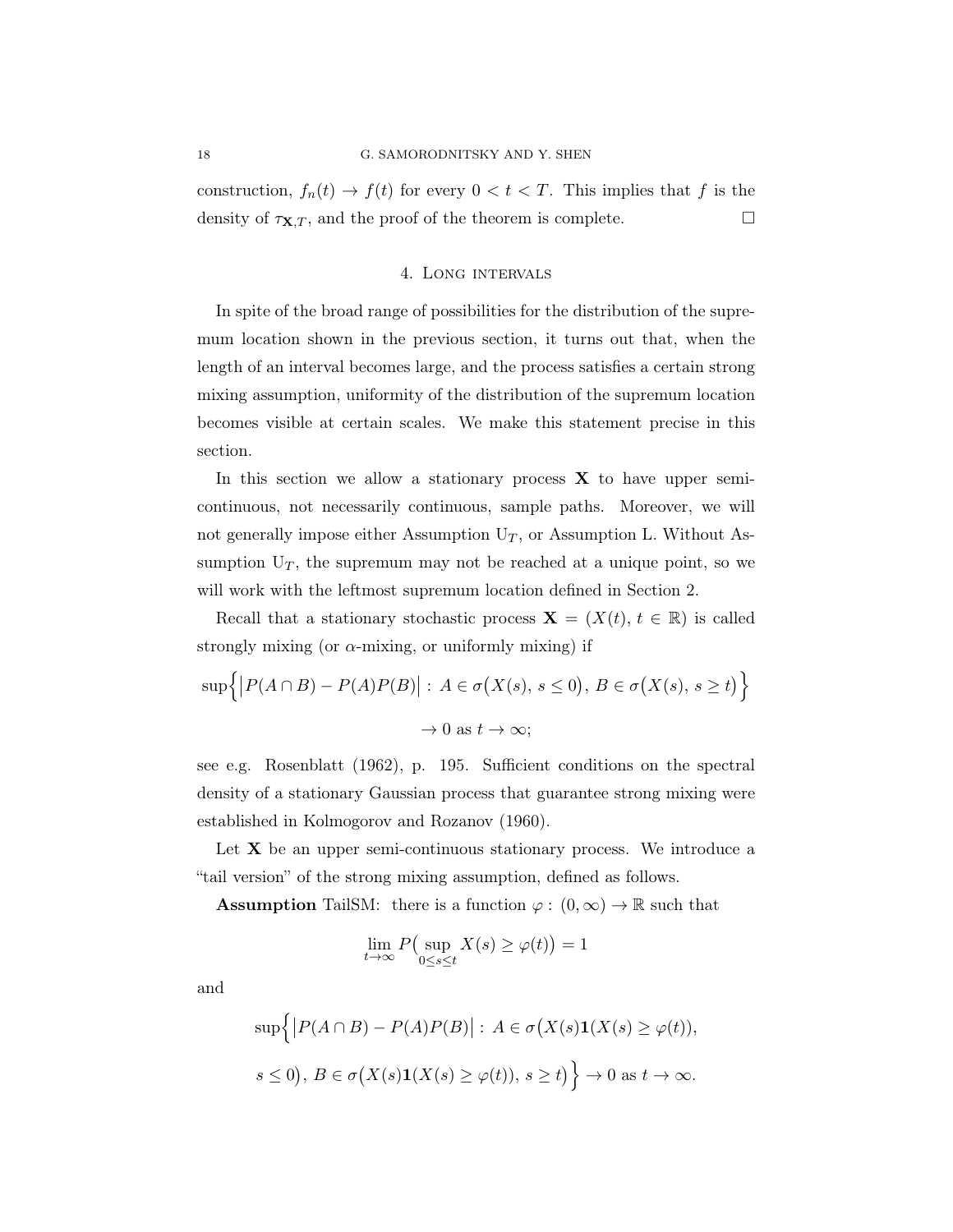It is clear that if a process is strongly mixing, then it also satisfies Assumption TailSM. The point of the latter assumption is that we are only interested in mixing properties of the part of the process "responsible" for its large values. For example, the process

$$
X(t) = \begin{cases} Y(t) & \text{if } Y(t) > 1 \\ Z(t) & \text{if } Y(t) \le 1 \end{cases}, t \in \mathbb{R},
$$

where **Y** is a strongly mixing process such that  $P(Y(0) > 1) > 0$ , and **Z** an arbitrary stationary process such that  $P(Z(0) < 1) = 1$ , does not have to be strongly mixing, but it clearly satisfies Assumption TailSM with  $\varphi \equiv 1$ .

We will impose one more assumption on the stationary processes we consider in this section. It deals with the size of the largest atom the distribution of the supremum of the process may have.

## Assumption A:

$$
\lim_{T \to \infty} \sup_{x \in \mathbb{R}} P\left(\sup_{t \in [0,T]} X(t) = x\right) = 0.
$$

In Theorem 4.1 below Assumption A could be replaced by requiring Assumption  $U_T$  for all  $T$  large enough. We have chosen Assumption A instead since for many important stationary stochastic processes the supremum distribution is known to be atomless anyway; see e.g. Ylvisaker (1965) for continuous Gaussian processes and Byczkowski and Samotij (1986) for certain stable processes. The following sufficient condition for Assumption A is also elementary: suppose that the process **X** is ergodic. If for some  $a \in \mathbb{R}$ ,  $P(\sup_{t\in[0,1]} X(t) = x) = 0$  for all  $x > a$  and  $P(X(0) > a) > 0$ , then Assumption A is satisfied.

**Theorem 4.1.** Let  $X = (X(t), t \in \mathbb{R})$  be a stationary sample upper semicontinous process, satisfying Assumption TailSM and Assumption A. The density  $f_{\mathbf{X},T}$  of the supremum location satisfies

(4.1) 
$$
\lim_{T \to \infty} \sup_{\varepsilon \le t \le 1-\varepsilon} \left| Tf_{\mathbf{X},T}(tT) - 1 \right| = 0
$$

for every  $0 < \varepsilon < 1/2$ . In particular, the law of  $\tau_{\mathbf{X},T}/T$  converges weakly to the uniform distribution on (0, 1).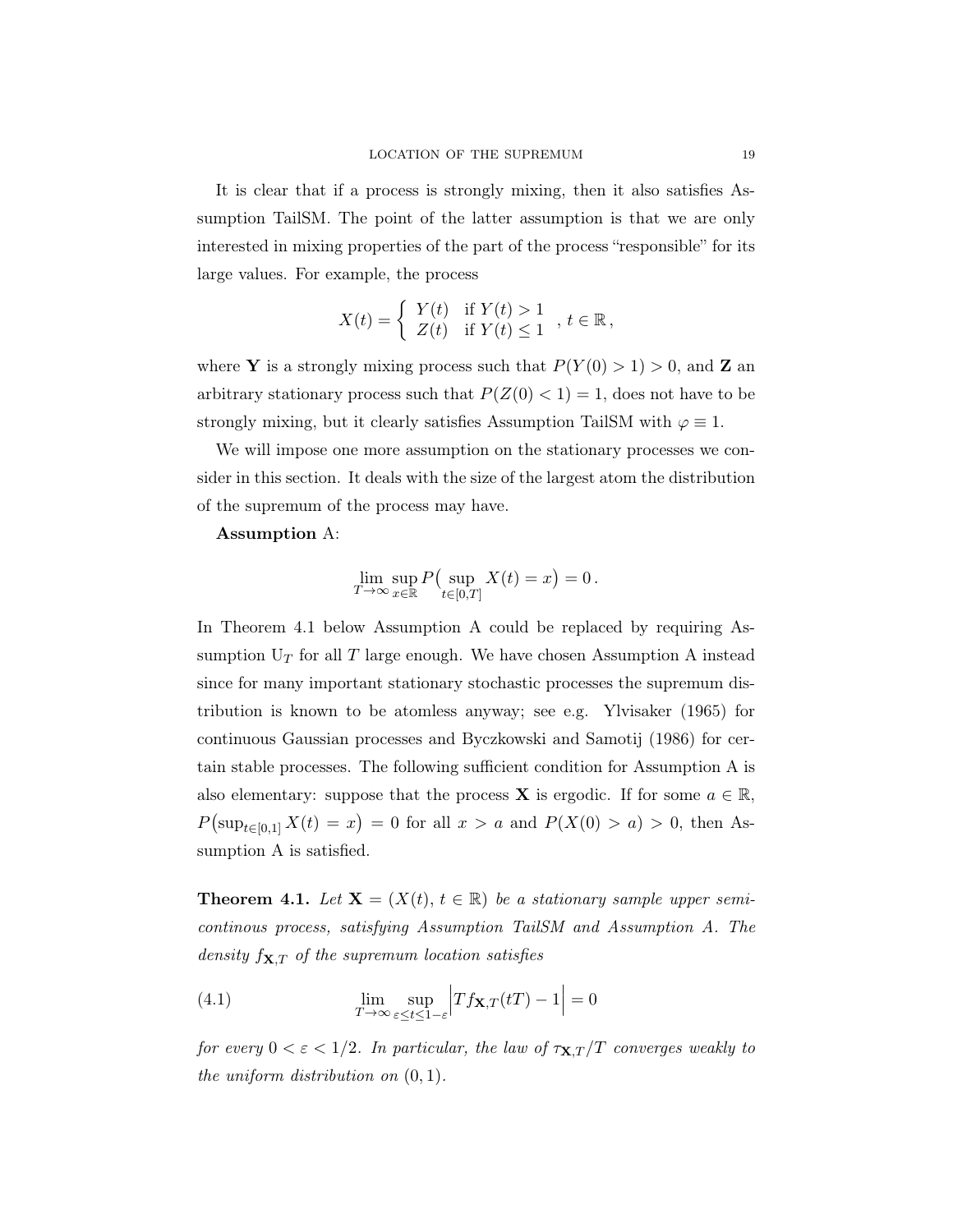*Proof.* It is obvious that (4.1) implies weak convergence of the law of  $\tau_{\mathbf{X},T}/T$ to the uniform distribution. We will, however, prove the weak convergence first, and then use it to derive (4.1).

We start with a useful claim that, while having nothing to do with any mixing by itself, will be useful for us in a subsequent application of Assumption TailSM. Let  $T_n$ ,  $d_n \uparrow \infty$ ,  $d_n/T_n \to 0$  as  $n \to \infty$ . We claim that for any  $\delta \in (0,1),$ 

(4.2) 
$$
P\Big(\delta T_n - d_n \leq \tau_{\mathbf{X},T_n} \leq \delta T_n + d_n\Big) = 0.
$$

To see this, simply note that by  $(2.1)$ , the probability in  $(4.2)$  is bounded from above by

$$
2d_n \sup_{\delta T_n - d_n \le t \le \delta T_n + d_n} f_{\mathbf{X}, T_n}(t) \le 2d_n \max\left(\frac{1}{\delta T_n - d_n}, \frac{1}{(1 - \delta)T_n - d_n}\right) \to 0
$$
  
as  $n \to \infty$ .

The weak convergence stated in the theorem will follow once we prove that for any rational number  $r \in (0,1)$ , we have  $P(\tau_{\mathbf{X},T} \leq rT) \to r$  as  $T \to \infty$ . Let  $r = m/k$ ,  $m, k \in \mathbb{N}$ ,  $m < k$  be such a rational number. Consider T large enough so that  $T > k^2$ , and partition the interval  $[0, T]$  into subintervals

$$
C_i = \left[ (T + \sqrt{T})\frac{i}{k}, (T + \sqrt{T})\frac{i+1}{k} - \sqrt{T} \right], i = 0, 1, \dots, k-1,
$$
  

$$
D_i = \left[ (T + \sqrt{T})\frac{i}{k} - \sqrt{T}, (T + \sqrt{T})\frac{i}{k} \right], i = 1, \dots, k-1,
$$

and observe that by (4.2),

$$
P\Big(\tau \mathbf{x} , T \in \bigcup_{i=1}^{k-1} D_i\Big) \to 0 \text{ as } T \to \infty.
$$

Therefore,

(4.3) 
$$
P(\tau_{\mathbf{X},T} \leq rT) = P\Big(\max_{0 \leq i \leq m-1} M_{i,T} \geq \max_{m \leq i \leq k-1} M_{i,T}\Big) + o(1)
$$

as  $T \to \infty$ , where  $M_{i,T} = \sup_{t \in C_i} X(t)$ ,  $i = 0, 1, \ldots k - 1$ .

Let  $\varphi$  be the function given in Assumption TailSM. Then

(4.4) 
$$
P\Big(\max_{0 \le i \le m-1} M_{i,T} \ge \max_{m \le i \le k-1} M_{i,T}\Big) = P\Big(\max_{0 \le i \le m-1} V_{i,T} \ge \max_{m \le i \le k-1} V_{i,T}\Big) + o(1),
$$

where  $V_{i,T} = \sup_{t \in C_i} X(t) \mathbf{1}(X(t) > \varphi)$ √  $(\overline{T})), i = 0, 1, \ldots .k - 1.$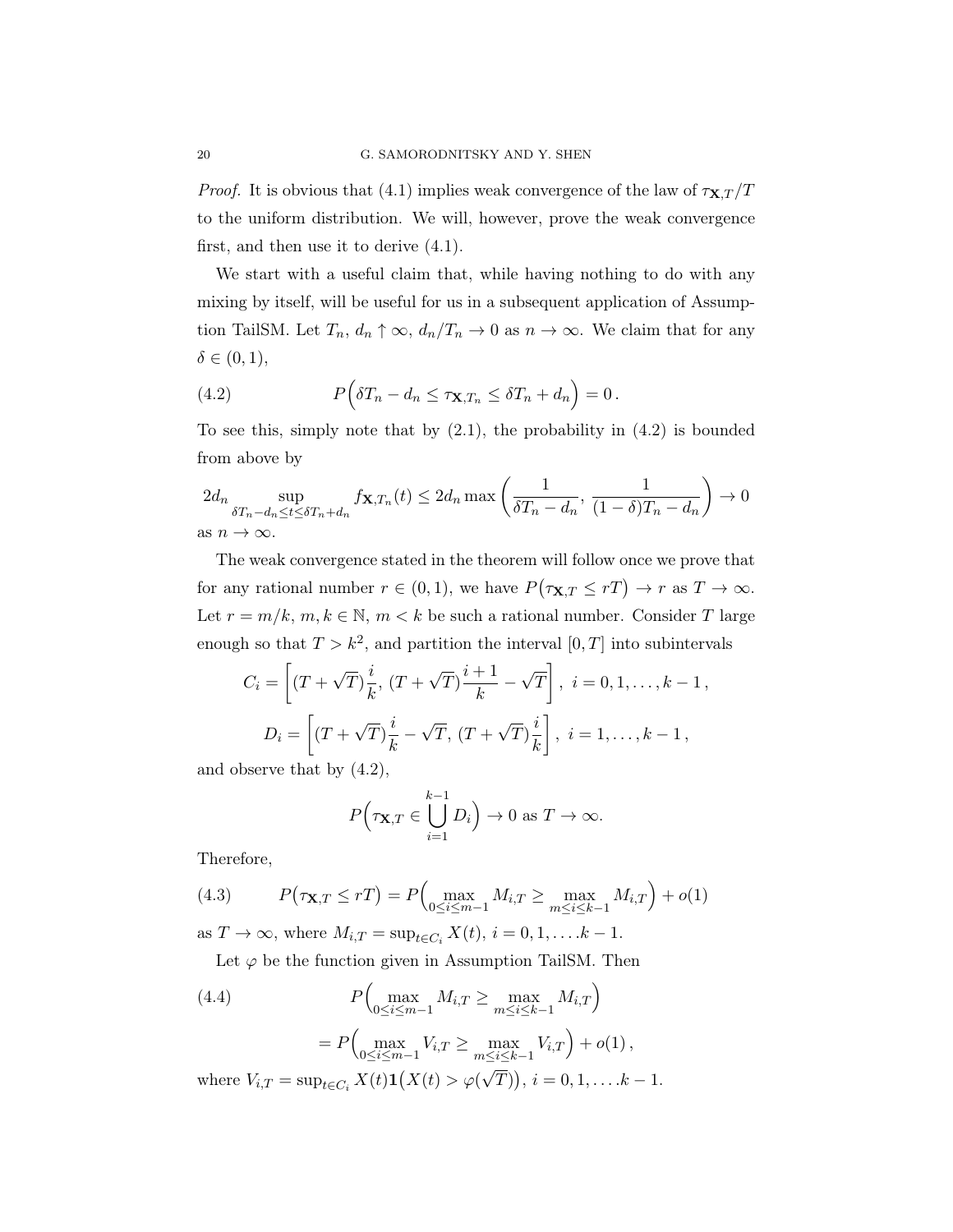Denote by  $G_T$  the distribution function of each one of the random variables  $V_{i,T}$ , and let  $W_{i,T} = G_T(V_{i,T})$ ,  $i = 0, 1, ..., k - 1$ . It is clear that

(4.5) 
$$
P\left(\max_{0 \le i \le m-1} V_{i,T} \ge \max_{m \le i \le k-1} V_{i,T}\right) = P\left(\max_{0 \le i \le m-1} W_{i,T} \ge \max_{m \le i \le k-1} W_{i,T}\right).
$$

Notice, further, that by Assumption TailSM, for every  $0 < w_i < 1, i =$  $0, 1, \ldots, k-1,$ 

$$
(4.6) \quad \lim_{T \to \infty} \left| P\left(W_{i,T} \leq w_i, \, i = 0,1,\ldots,k-1\right) - \prod_{i=0}^{k-1} P\left(W_{i,T} \leq w_i\right) \right| = 0 \, .
$$

Let

$$
D(T) = \sup_{x \in \mathbb{R}} P\left(\sup_{t \in C_0} X(t) = x\right) + P\left(\sup_{t \in C_0} X(t) \leq \varphi(\sqrt{T})\right).
$$

By Assumption A,  $D(T) \to 0$  as  $T \to \infty$ . Since for every  $0 < w < 1$ ,

$$
w - D(T) \le P\Big(W_{0,T} \le w\Big) \le w\,,
$$

we conclude by (4.6) that the law of the random vector  $(W_{0,T},...,W_{k-1,T})$ converges weakly, as  $T \to \infty$ , to the law of a random vector  $(U_0, \ldots, U_{k-1})$ with independent standard uniform components. Since this limiting law does not charge the boundary of the set  $\{(w_0, w_1, \ldots, w_{k-1}) : \max_{0 \leq i \leq m-1} w_i \leq$  $\max_{m \le i \le k-1} w_i$ , we conclude by (4.3), (4.4) and (4.5) that

$$
P(\tau_{\mathbf{X},T} \leq rT) \to P\left(\max_{0 \leq i \leq m-1} U_i \geq \max_{m \leq i \leq k-1} U_i\right) = m/k = r,
$$

and so we have established the weak convergence claim of the theorem.

We now prove the uniform convergence of the densities in (4.1). Suppose that the latter fails for some  $0 < \varepsilon < 1/2$ . There are two possibilities. Suppose first that there is  $\theta > 0$ , a sequence  $T_n \to \infty$  and a sequence  $t_n \in [\varepsilon, 1-\varepsilon]$  such that for every  $n, T_n f_{\mathbf{X},T_n}(t_n,T_n) \geq 1+\theta$ . By compactness we may assume that  $t_n \to t_* \in [\varepsilon, 1 - \varepsilon]$  as  $n \to \infty$ . By Lemma 2.1 and the regularity properties of the density, for every  $n$  and every  $0 < \tau, \delta < 1$  such that

(4.7) 
$$
(1 - (1 - \tau)/t_n)_+ < \delta < \min(\tau/t_n, 1)
$$

we have

$$
T_n f_{\mathbf{X},(1-\tau)T_n}(t_n(1-\delta)T_n) \geq T_n f_{\mathbf{X},T_n}(t_nT_n) \geq 1+\theta.
$$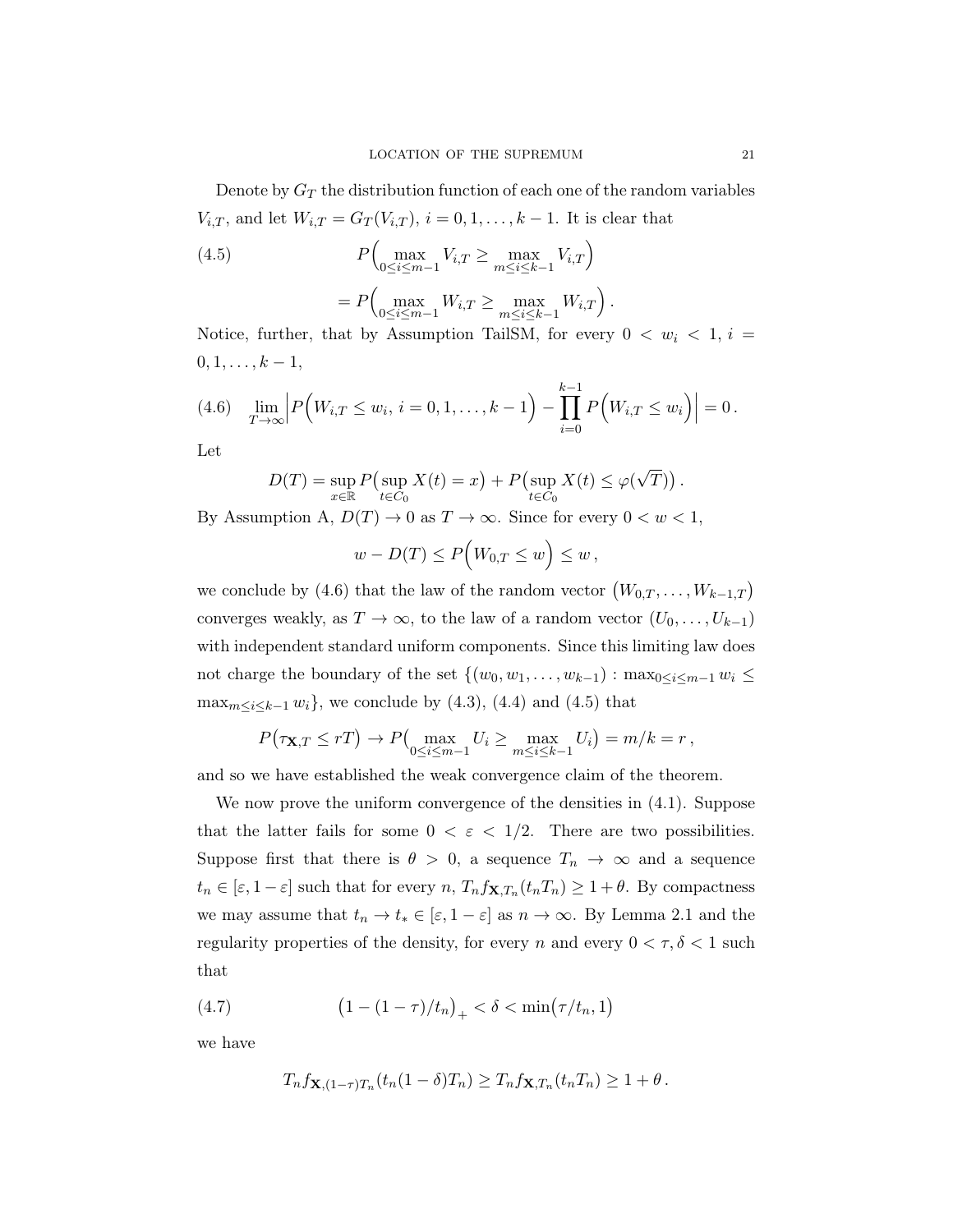Since  $t_n \to t_*$ , there is a choice of  $0 < \tau < 1$  such that

$$
(4.8)\qquad \qquad 1+\theta > \frac{1}{1-\tau}
$$

and, moreover, the range in  $(4.7)$  is nonempty for all n large enough. Furthermore, we can find  $0 < a < b < 1$  such that

$$
(1 - (1 - \tau)/t_n)_+ < a < b < \min(\tau/t_n, 1)
$$

for all  $n$  large enough. Therefore, for such  $n$ 

$$
(1+\theta)(b-a) \le \int_a^b T_n f_{\mathbf{X},(1-\tau)T_n}(t_n(1-\delta)T_n) d\delta
$$
  
=  $\frac{1}{t_n} P\Big(\tau_{\mathbf{X},(1-\tau)T_n} \in \big((1-b)t_nT_n, (1-a)t_nT_n\big)\Big) \to \frac{1}{1-\tau}(b-a)$ 

as  $n \to \infty$  by the already established weak convergence. This contradicts the choice (4.8) of  $\tau$ .

The second way (4.1) can fail is that there is  $0 < \theta < 1$ , a sequence  $T_n \to$  $\infty$  and a sequence  $t_n \in [\varepsilon, 1-\varepsilon]$  such that for every  $n, T_n f_{\mathbf{X},T_n}(t_n, T_n) \leq 1-\theta$ . We can show that this option is impossible as well by appealing, once again, to Lemma 2.1 and using an argument nearly identical to the one described above. Therefore, (4.1) holds, and the proof of the theorem is complete.  $\Box$ 

The following corollary is an immediate conclusion of Theorem 4.1. It shows the uniformity of the limiting conditional distribution of the location of the supremum given that it belongs to a suitable subinterval of  $[0, T]$ .

Corollary 4.2. Let  $X = (X(t), t \in \mathbb{R})$  be a stationary sample upper semicontinous process, satisfying Assumption TailSM and Assumption A. Let  $0 < a_T \leq a'_T < b'_T \leq b_T < T$  be such that

$$
\liminf_{T\to\infty}\frac{a_T}{T}>0,\ \ \limsup_{T\to\infty}\frac{b_T}{T}<1,\ \ \lim_{T\to\infty}\frac{b'_T-a'_T}{b_T-a_T}=\theta.
$$

Then

$$
\lim_{T\to\infty} P\Big(\tau_{\mathbf{X},T}\in\big(a'_T,b'_T\big)\Big|\tau_{\mathbf{X},T}\in\big(a_T,b_T\big)\Big)=\theta\,.
$$

## **REFERENCES**

P. BILLINGSLEY (1999): Convergence of Probability Measures. Wiley, New York, 2nd edition.